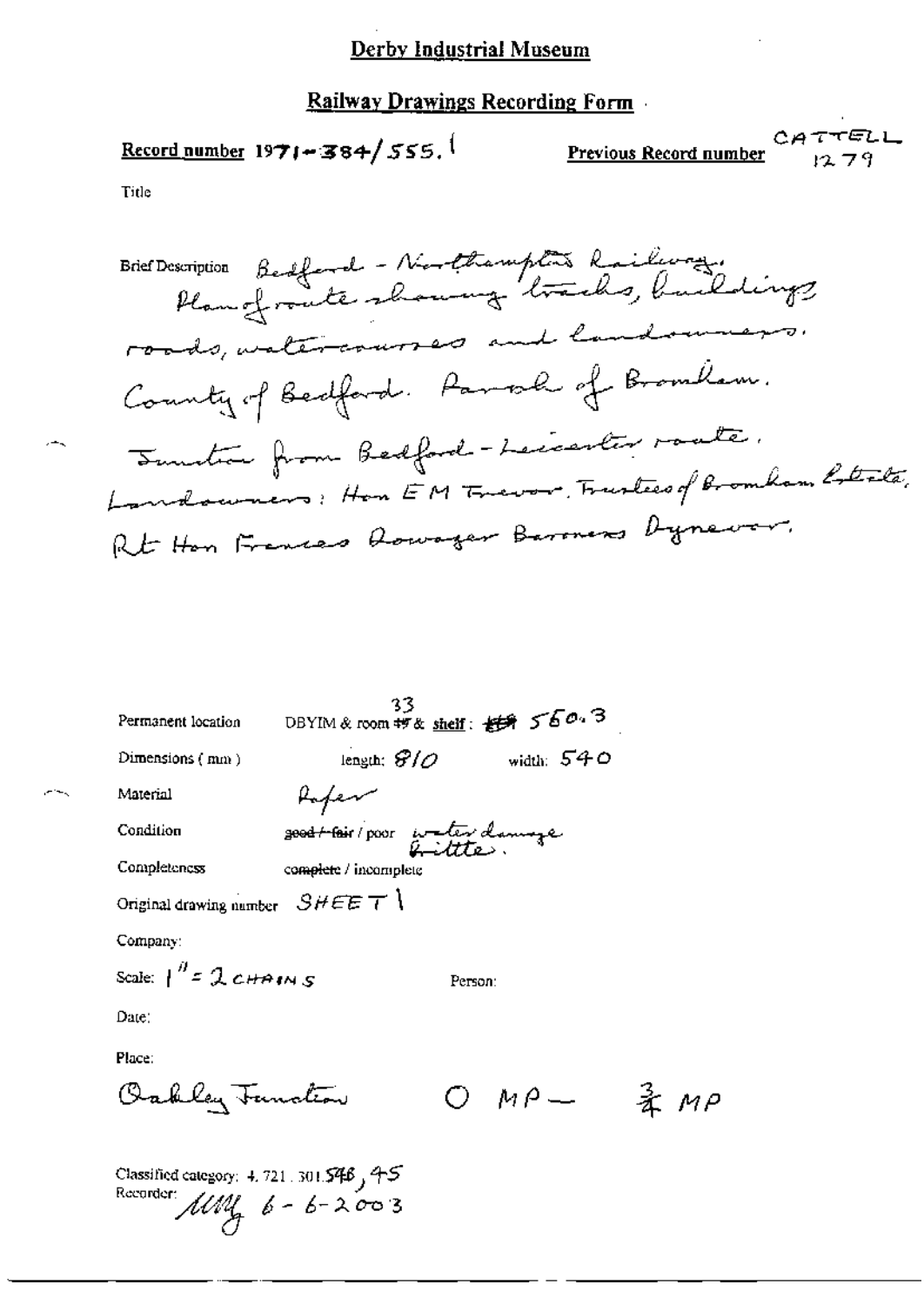# Railway Drawings Recording Form

Record number 1971-384/555, 2

CATTELL Previous Record number  $1279$ 

Title

Brief Description Bedford - Nurthampton Railway,<br>Plan of route showing tracks, buildings roads, watercourses and land uners. County of Badford. Parish of Bromham. Landounars: Rt Hon Frances Orwager Baroneso Ayrenors

| Permanent location                         |                                           | $33$<br>DBYIM&room #8 shelf: $\iff$ 560.3 |
|--------------------------------------------|-------------------------------------------|-------------------------------------------|
| Dimensions (mm)                            | length: $\mathcal{G}/\mathcal{O}$         | width: $540$                              |
| Material                                   | Kafew                                     |                                           |
| Condition                                  | <del>8000/ foi</del> r/poor water clamage |                                           |
| Completeness                               | complete / incomplete                     |                                           |
| Original drawing number $S$ H E E $\tau$ 2 |                                           |                                           |
| Company:                                   |                                           |                                           |
| Scale: $1'' = 2$ changes                   |                                           | Person:                                   |
| Date:                                      |                                           |                                           |
| Place .                                    |                                           |                                           |

 $\frac{3}{4}MP - \frac{1}{2}MP$ 

Classified category: 4, 721, 301, 54B Recorder:  $\pi$  /  $\frac{1}{4}$   $\frac{1}{6}$  -  $\frac{1}{6}$  - 200 3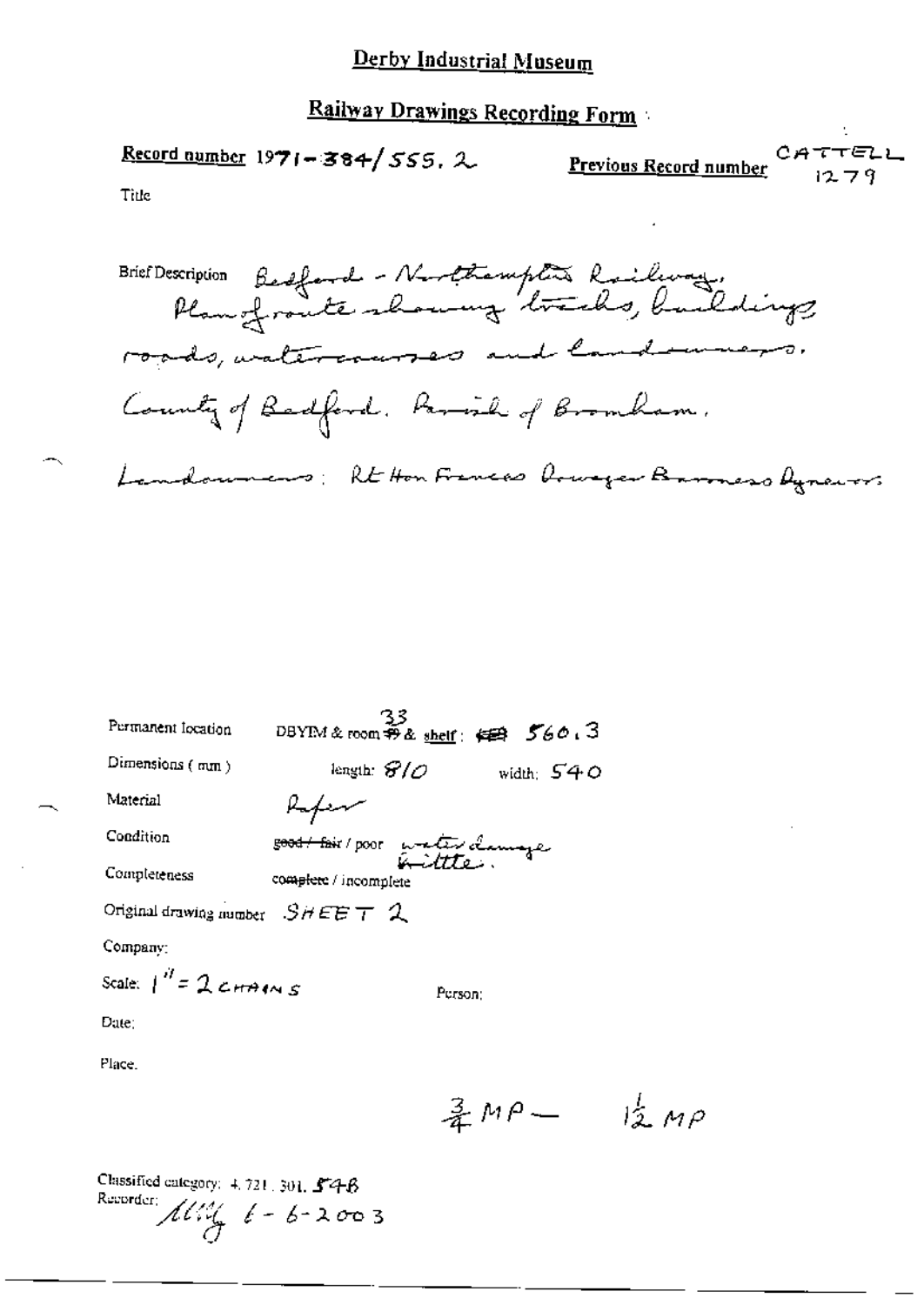# Railway Drawings Recording Form

Record number  $1971 - 384 / 555.3$ 

CATTELL CATTELL

Title

Brief Description Bedford - Northermptis Railway.<br>Plan of route showing tracks, buildings roads, watercourses and landownages. County of Bedford. Parish of Brombam. Landowners: Rt Hon F. Dowager Barriers Oypever. Daher / Badford. Chas Baker.

| Permanent location                | 33<br>DBYIM & room $\widetilde{A2}$ & shelf: $\underset{ }{\leq}$ 560.3 |         |                 |  |
|-----------------------------------|-------------------------------------------------------------------------|---------|-----------------|--|
| Dimensions (mm)                   | leagth: $\mathcal{S}/\mathcal{O}$                                       |         | width: $540$    |  |
| Material                          | Kafew                                                                   |         |                 |  |
| Condition                         | 2004 + Poir / poor wester clemage                                       |         |                 |  |
| Completeness                      | complete / incomplete                                                   |         |                 |  |
| Original drawing number $SHEET$ 3 |                                                                         |         |                 |  |
| Company:                          |                                                                         |         |                 |  |
| Scale: $1'' = 2c_{HAINS}$         |                                                                         | Person: |                 |  |
| Date:                             |                                                                         |         |                 |  |
| Place:                            |                                                                         |         |                 |  |
| Stevingbin L.C,                   |                                                                         |         | $12 MP - 24 MP$ |  |

Classified category:  $4.721,301$ ,  $5.4B$ Recorder:  $\widehat{\text{111}}$   $6 - 6 - 2003$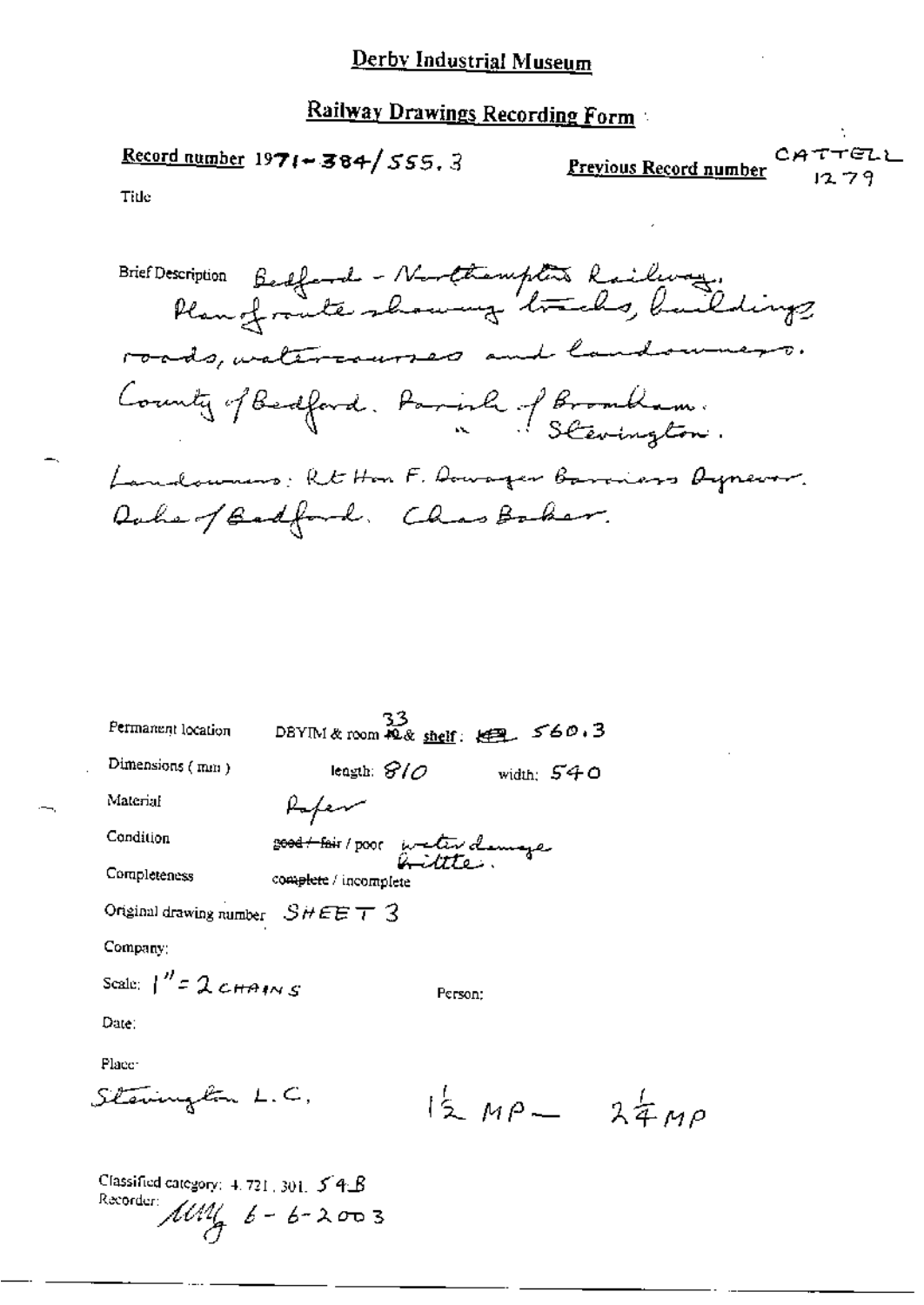$$
\frac{\text{Record number}}{197! - 384} / 555.4
$$

**Previous Record number** CATTELL

Title

Brief Description Bedford - Northampton's Railway.<br>Plan of route showing tracks, buildings roads, watercourses and landowners. County of Badford. Parish of Stevington. Landouners. Charles Smith. WG Coles. Duke of Bedford, CBaker

| Permanent location                 | DBYIM & room $\frac{33}{28}$ shelf: $\leftarrow$ 560.3 |         |
|------------------------------------|--------------------------------------------------------|---------|
| Dimensions $(mn)$                  | lengin: $\mathcal{S}/\mathcal{O}$<br>width: $540$      |         |
| Material                           | Rafen                                                  |         |
| Condition                          | 5000 fair / poor water clamage                         |         |
| Completeness                       | complete / incomplete                                  |         |
| Original drawing number $SHEET$ 4~ |                                                        |         |
| Company:                           |                                                        |         |
| Scale: $1'' = 2$ CHAINS            | Person:                                                |         |
| Date:                              |                                                        |         |
| Place:                             |                                                        |         |
|                                    | $24MP -$                                               | 3<br>MP |

Classified entegory: 4, 721, 301, 54B Recorder:  $\text{1001}$   $6 - 6 - 2003$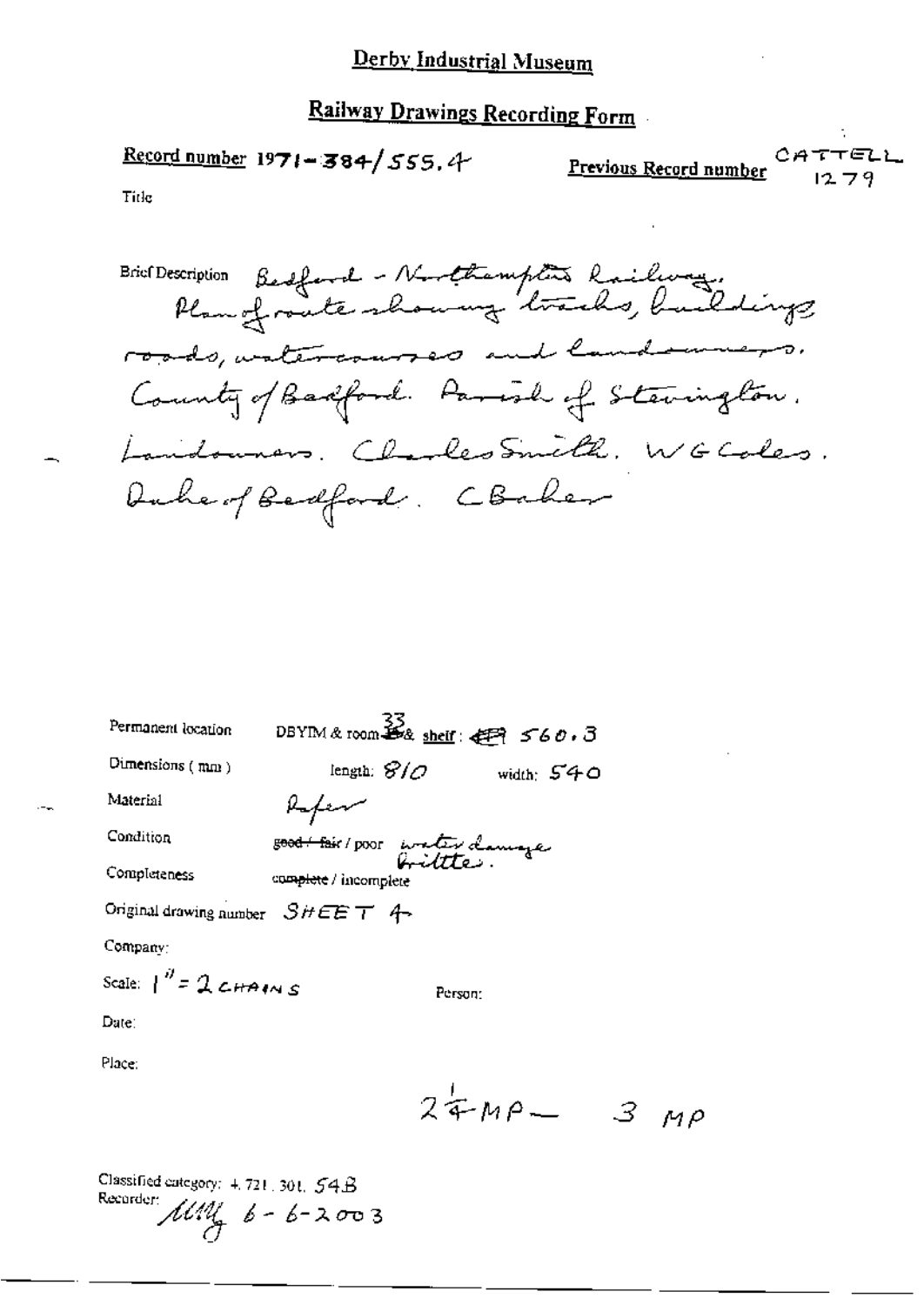$\frac{\text{Record number}}{1971 - 384}$  555. 5 CATTELL Previous Record number  $1279$ 

Title

Brief Description Bedford - Northampton Railway.<br>Plan of route showing tracks, buildings. County of Bedford. Parish of Staring Con. Landowners: John Keech, RevEW Cook. WB Higgins. Ch Higgins.

| Permanent location               | 33<br>DBYIM&room 80& <u>shelf</u> : <del>紅斗</del> 5603 |              |
|----------------------------------|--------------------------------------------------------|--------------|
| Dimensions (mm)                  | length: $\mathcal{G}/\mathcal{O}$                      | width: $540$ |
| Material                         | Rafen                                                  |              |
| Condition                        | sood + foir / poor water damage                        |              |
| Completeness                     | complete / incomplete                                  |              |
| Original drawing number $SHEETS$ |                                                        |              |
| Company:                         |                                                        |              |
| Scale: $1''$ = 2 cHAINS          | Person:                                                |              |
| Date:                            |                                                        |              |
| Place:                           |                                                        |              |

 $3 M\rho = 3\frac{3}{4}M\rho$ 

Classified category:  $4.721.301.54B$ Recorder:  $\pi$   $\frac{1}{4}$   $6 - 6 - 2003$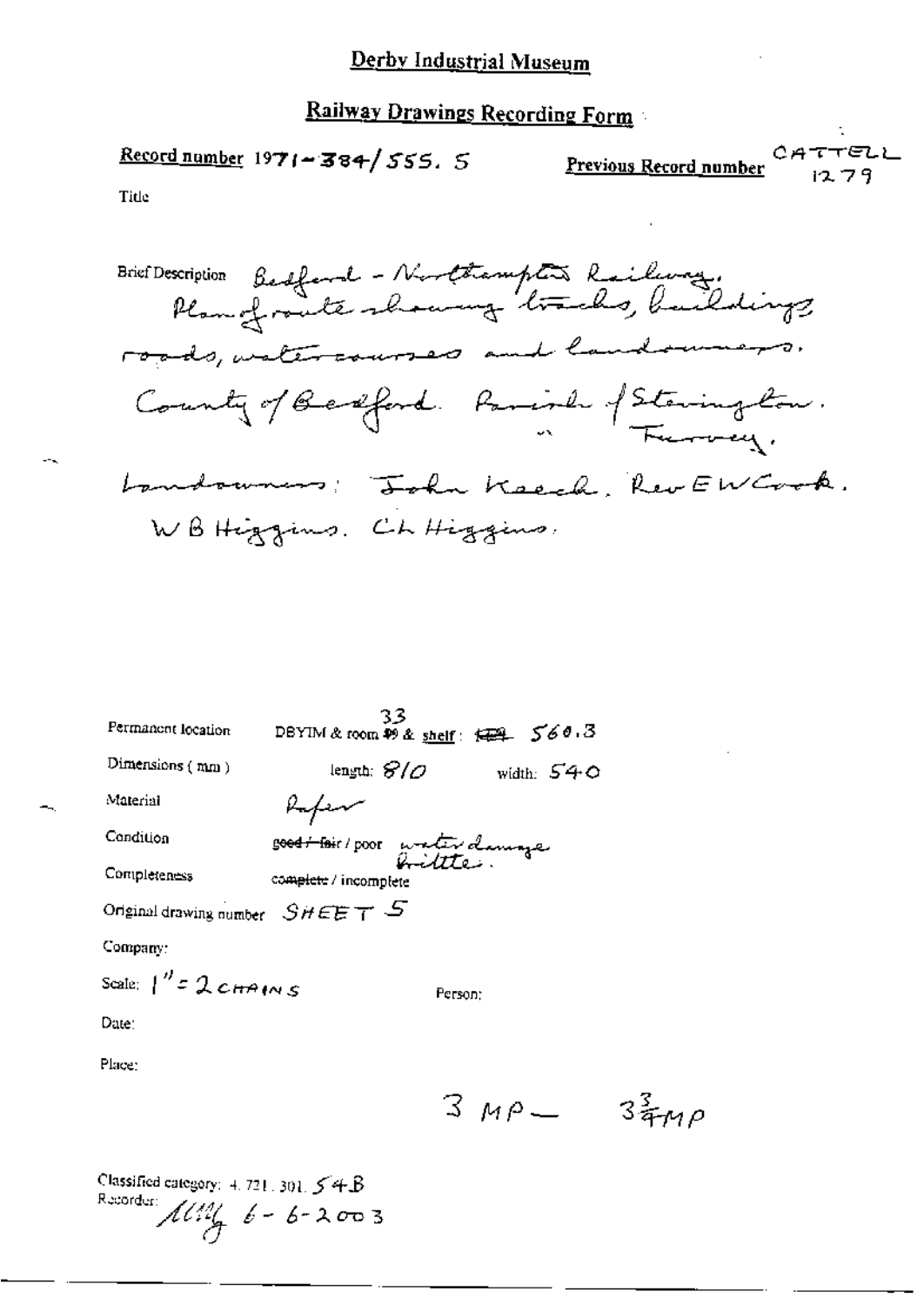Railway Drawings Recording Form

$$
\underline{\text{Record number 1971} - 384} / 555.6
$$

CATTELL<br>Previous Record number 1070

Title

Brief Description Badford - Northampton Railway.<br>Plan fronte rhowing tracks, buildings. roads, untercourses and landowners. County of Badford. Paral of Stevington Almshouses & Railway Swam Iron by mood to station and goods your. Landowners: Ch Higgins, WB Higgins, WFHiggins,

| Permanent location               | 33.<br>DBYIM & room +5 & shelf: 444 56013   |              |
|----------------------------------|---------------------------------------------|--------------|
| Dimensions (mm)                  | length: $\mathcal{S}/\mathcal{O}$           | width: $540$ |
| Material                         | Rafen                                       |              |
| Condition                        | 2 <del>004/ Pai</del> r/ PODI water clamaze |              |
| Completeness                     | complete / incomplete                       |              |
| Original drawing number $SHEET6$ |                                             |              |
| Company:                         |                                             |              |
| Scale: $\int_0^B = 2c$ HA(N S    | Person:                                     |              |
| Date:                            |                                             |              |
| Please a                         |                                             |              |

Furvey  $S$ entin

Classified category:  $4.721,301$ ,  $54B$ Recorder  $\mu$   $\mu$   $\phi$  -  $\phi$  - 2  $\sigma$  0 3

 $34^{3}$ MP  $4^{1}_{2}$ MP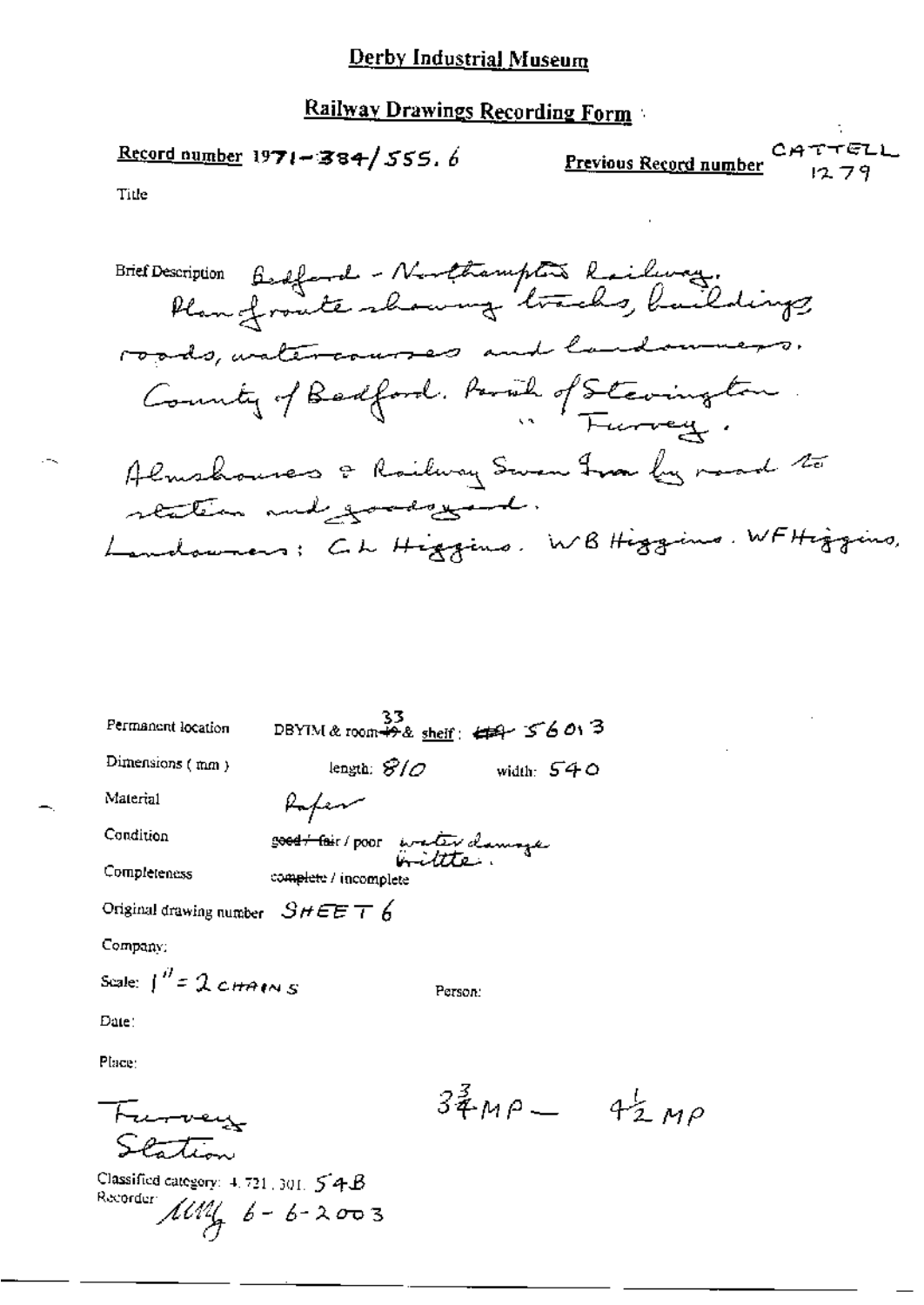Railway Drawings Recording Form

Record number  $1971 - 384 / 555$ . 7

Previous Record number 1279

 $54\mu\rho$ 

Title

Brief Description Bedford - Northampton Railway.<br>Plan of route showing tracks, buildings. roads, watercourses and landowners. County of Bedford. Panish of Trumey. - Landowners: William FHiggens. CLHiggins.

| Permanent location                   | 33<br>DBYIM&room <del>の&amp;</del> shelf: + <del>keg</del> 560.3 |                       |            |
|--------------------------------------|------------------------------------------------------------------|-----------------------|------------|
| Dimensions $(mn)$                    | length: $\mathcal{G}/\mathcal{O}$                                |                       | width: 540 |
| Material                             | Kafew                                                            |                       |            |
| Condition                            | <del>8904/hi</del> r/poor waterdamye                             |                       |            |
| Completeness                         | complete / incomplete                                            |                       |            |
| Original drawing number $S$ HEETT    |                                                                  |                       |            |
| Company:                             |                                                                  |                       |            |
| Scale: $\int^H z \mathcal{Q}$ chains |                                                                  | Person:               |            |
| Duie :                               |                                                                  |                       |            |
| Place:                               |                                                                  |                       |            |
| -<br>Ferman                          |                                                                  | $4\frac{1}{2}$ MP $-$ |            |
|                                      |                                                                  |                       |            |

Classified category:  $4.721.301.54B$ Recorder:  $144$ ,  $6 - 6 - 2003$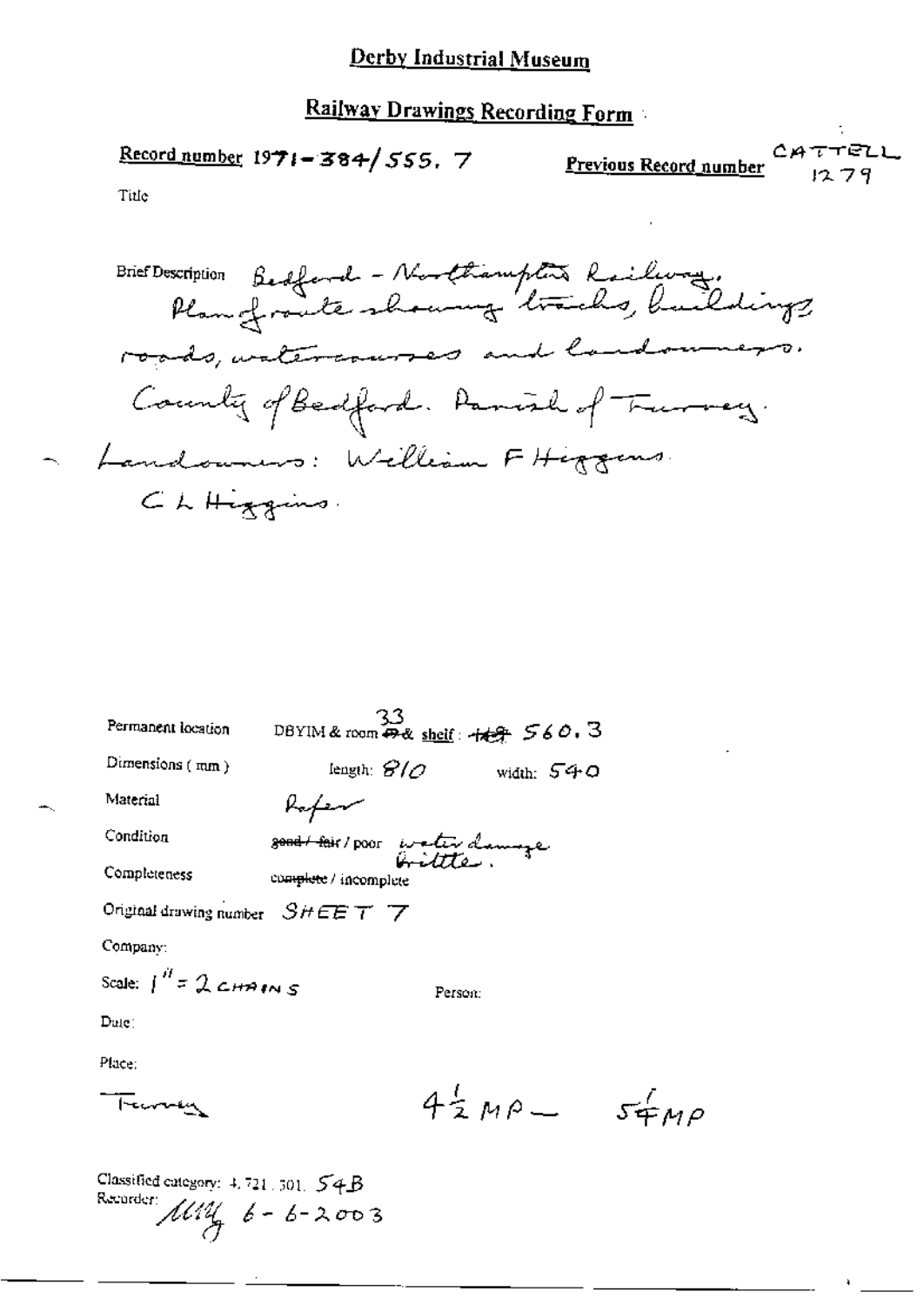## **Railway Drawings Recording Form**

**Record number 1971-384/555. 8** 

CATTELL Previous Record number

1279

Title

Brief Description Bedford - Northemptis Railway.<br>Plan of route showing tracks, buildings roads, watercourses and landowners. County of Bedford. Family of Trures Landowners: William Frances Higgins

| Permanent focation                      | $\frac{33}{28}$ DBYIM&room $\frac{33}{28}$ sheif: $\frac{423}{28}$ 560.3 |              |
|-----------------------------------------|--------------------------------------------------------------------------|--------------|
| Dimensions (min)                        | tength: $\mathcal{G}/\mathcal{O}$                                        | width: $540$ |
| Material                                | Hapen                                                                    |              |
| Condition                               | <del>8000/ k</del> ir/poor inater demage                                 |              |
| Completeness                            | complete / incomplete                                                    |              |
| Original drawing number $S$ $H E E T S$ |                                                                          |              |
| Company:                                |                                                                          |              |
| Scale: $1'' = 2cmAnss$                  | Person:                                                                  |              |
| Dute:                                   |                                                                          |              |
|                                         |                                                                          |              |

Place:

 $54MP 6 \mu \rho$ 

Classified category:  $4.721$ , 301,  $54B$ Recorder:  $\frac{1}{4}$  6 - 6 - 2003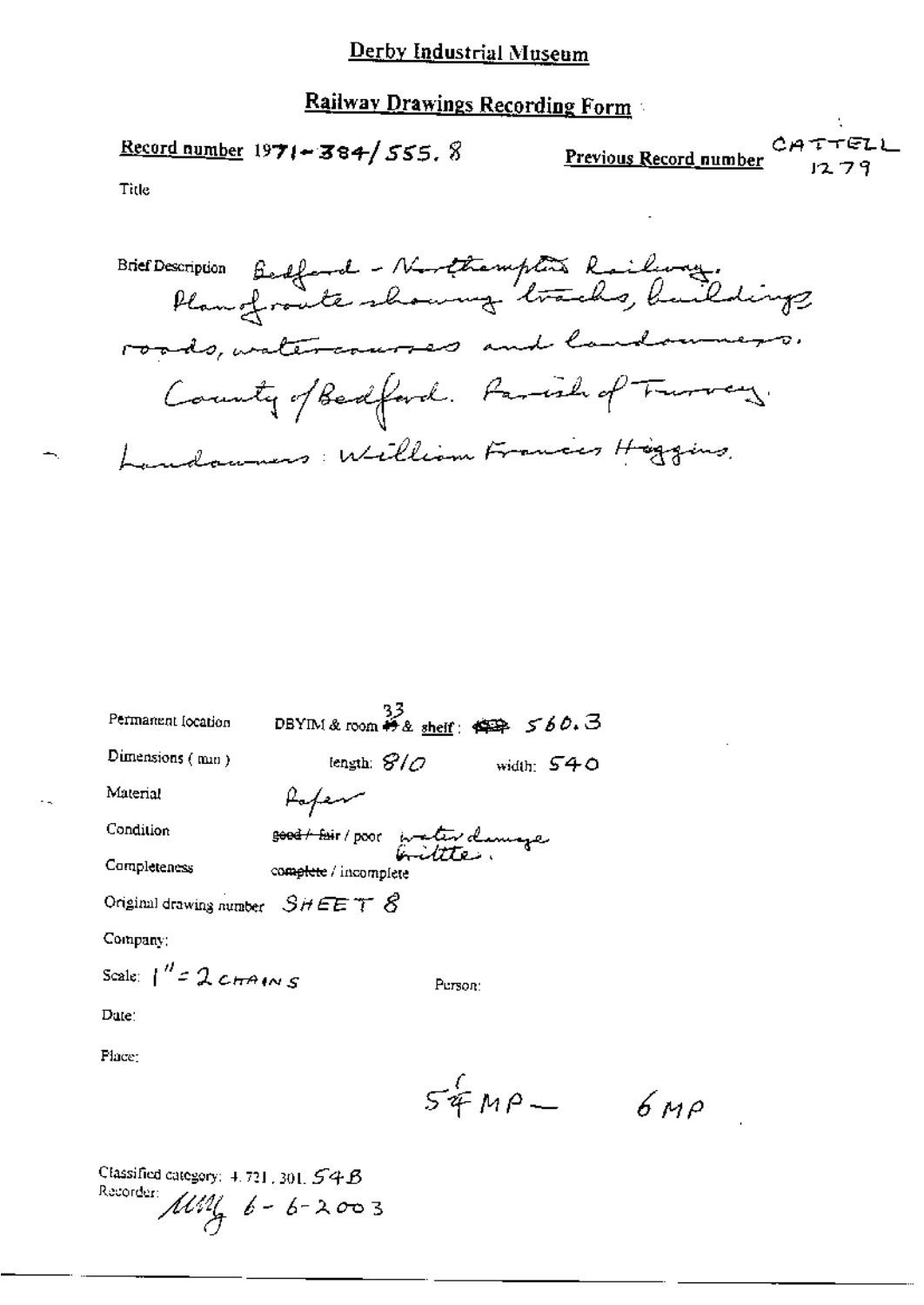$\frac{\text{Record number}}{1971 - 384}$  555.  $4$  9

CATTELL<br>Previous Record number

Title

Brief Description Bedford - Northempton Railway.<br>Plan of route showing tracks, buildings roads, watercourses and land uners. County of Bedford. County of Buckingham.<br>- Parish of Turvey. Partih of Newton Blossomickle. Landowners: WFHiggins, Rev Frederick Farrer, Rev JH Fallet. W Powells H Linger.

| Permanent location                        | DBYIM & room $\frac{33}{47}$ & shelf: $\frac{1009}{400}$ 560.3 |              |
|-------------------------------------------|----------------------------------------------------------------|--------------|
| Dimensions $(mn)$                         | tength: $\mathcal{B}/\mathcal{O}$                              | width: $540$ |
| Маterial                                  | Rafem                                                          |              |
| Condition                                 | good + toir / poor water clamage                               |              |
| Completeness                              | complete / incomplete                                          |              |
| Original drawing number $SHEET$ $9$       |                                                                |              |
| Company:                                  |                                                                |              |
| Scale: $\int^{\prime\prime}$ = 2 c HAIN S | Person:                                                        |              |
| Date:                                     |                                                                |              |
| Place:                                    |                                                                |              |

6  $MP - 6400$ 

Classified category: 4, 721, 301, 54B Recorder:  $\text{MW}_{\mathcal{A}}$   $6 - 6 - 2003$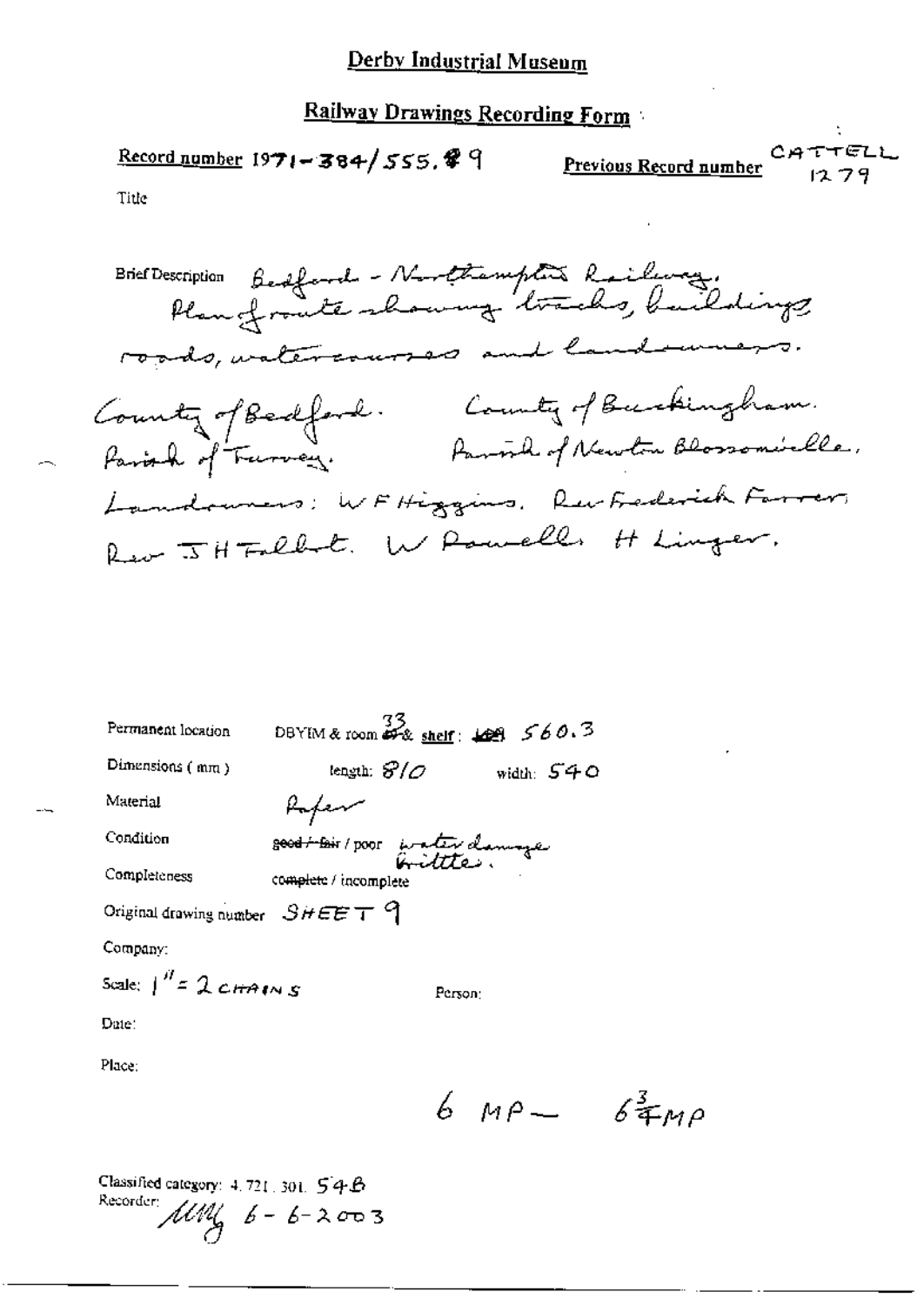Railway Drawings Recording Form

 $CATTELL$ <br> $12.79$ Record number  $1971 - 384 / 555$ ,  $10$ <u>Previous Record number</u> Title

l,

t.

| Permanent location                  | DBYIM&room ## & shelf: $\mathcal{F}$ 560.3 |              |
|-------------------------------------|--------------------------------------------|--------------|
| Dimensions (mm)                     | length: $\mathcal{G}/\mathcal{O}$          | width: $540$ |
| Material                            | Rapen                                      |              |
| Condition                           | <del>good (fai</del> r / poor water demage |              |
| Completeness                        | complete / incomplete                      |              |
| Original drawing number $SHEET$ 1.0 |                                            |              |
| Company:                            |                                            |              |
| Scale: $1'' = 2 cmA/mS$             |                                            | Person:      |
| Dure:                               |                                            |              |
|                                     |                                            |              |

Place.

 $\bar{z}$ 

 $\mathbb{H}_{\mathcal{N}_2}$ 

 $\overline{a}$ 

 $6\frac{3}{4}MP - 7\frac{1}{2MP}$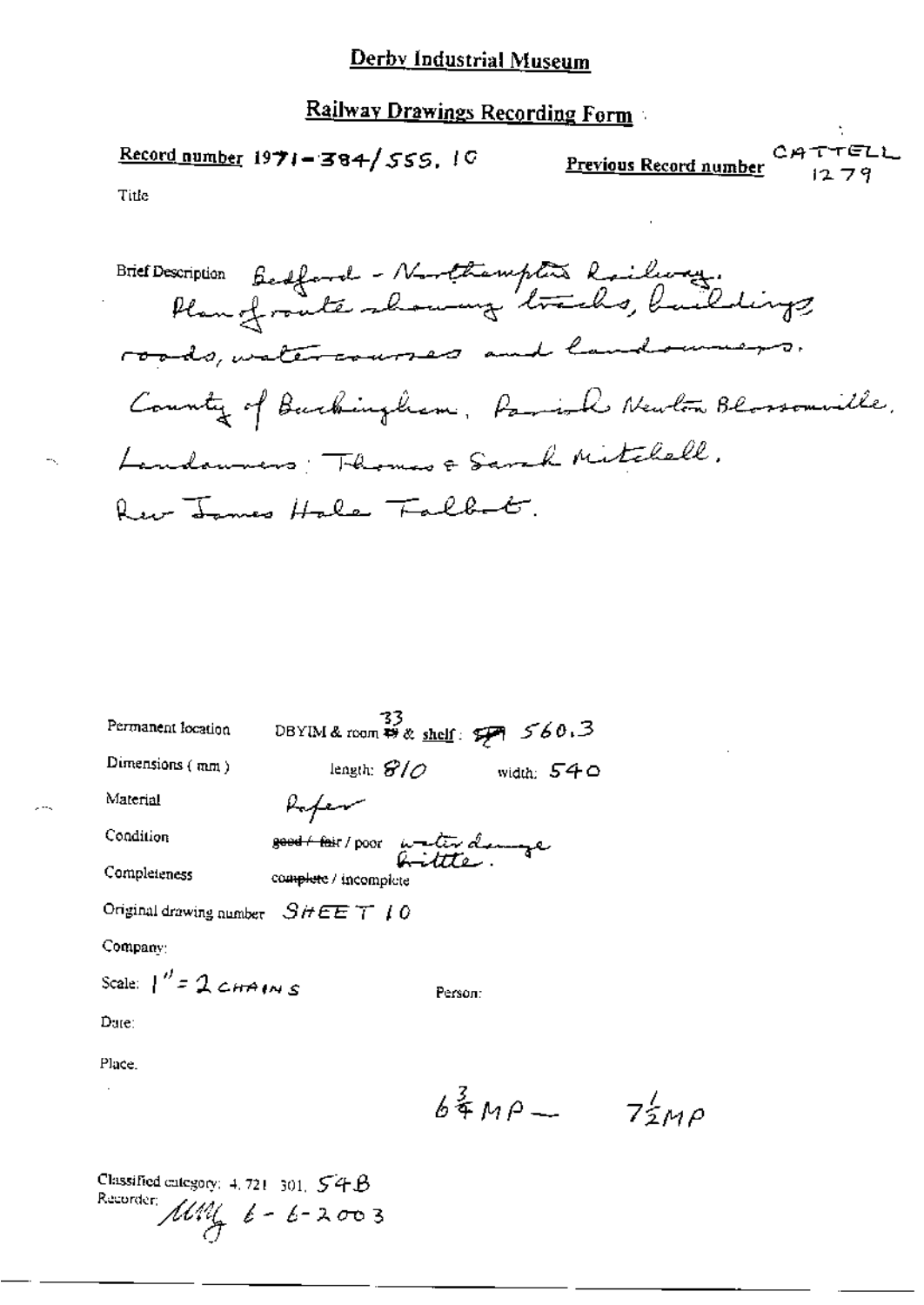$$
\underline{\text{Record number 1971} + 384} / 555. \text{ H}
$$

Previous Record number

Title

Brief Description Bedford - Northampton Railway.<br>Plan of route showing tracks, buildings roads, ustercourses and landowners. County of Buckingham.<br>Panish of Newton Blossomville. Landonnes: Rev JH Falled, Flomes Revis. Joseph Robinson, WF Higgins. Rev W Sutterby. Olney Limoworks ridings. DBYIM & room #9& shelf:  $\overline{429}$   $560.3$ Permanent location Dimensions (mm) length:  $\mathcal{S}/\mathcal{O}$  width:  $\mathcal{S}40$ Material Paper Condition 2<del>000 / tai</del>r / poor water clamaze Completeness complete / incomplete Original drawing number  $SHEET$  | | Company: Scale:  $1'' = 2$  cHAINS Person: Dute: Place: Olmey  $75MP - 86MP$ 

Classified category: 4, 721, 301, 54B Recorder:  $\pi$   $\frac{1}{2}$   $\frac{1}{2}$   $\frac{1}{2}$  -  $\frac{1}{2}$  -  $\frac{1}{2}$  -  $\frac{1}{2}$  -  $\frac{1}{2}$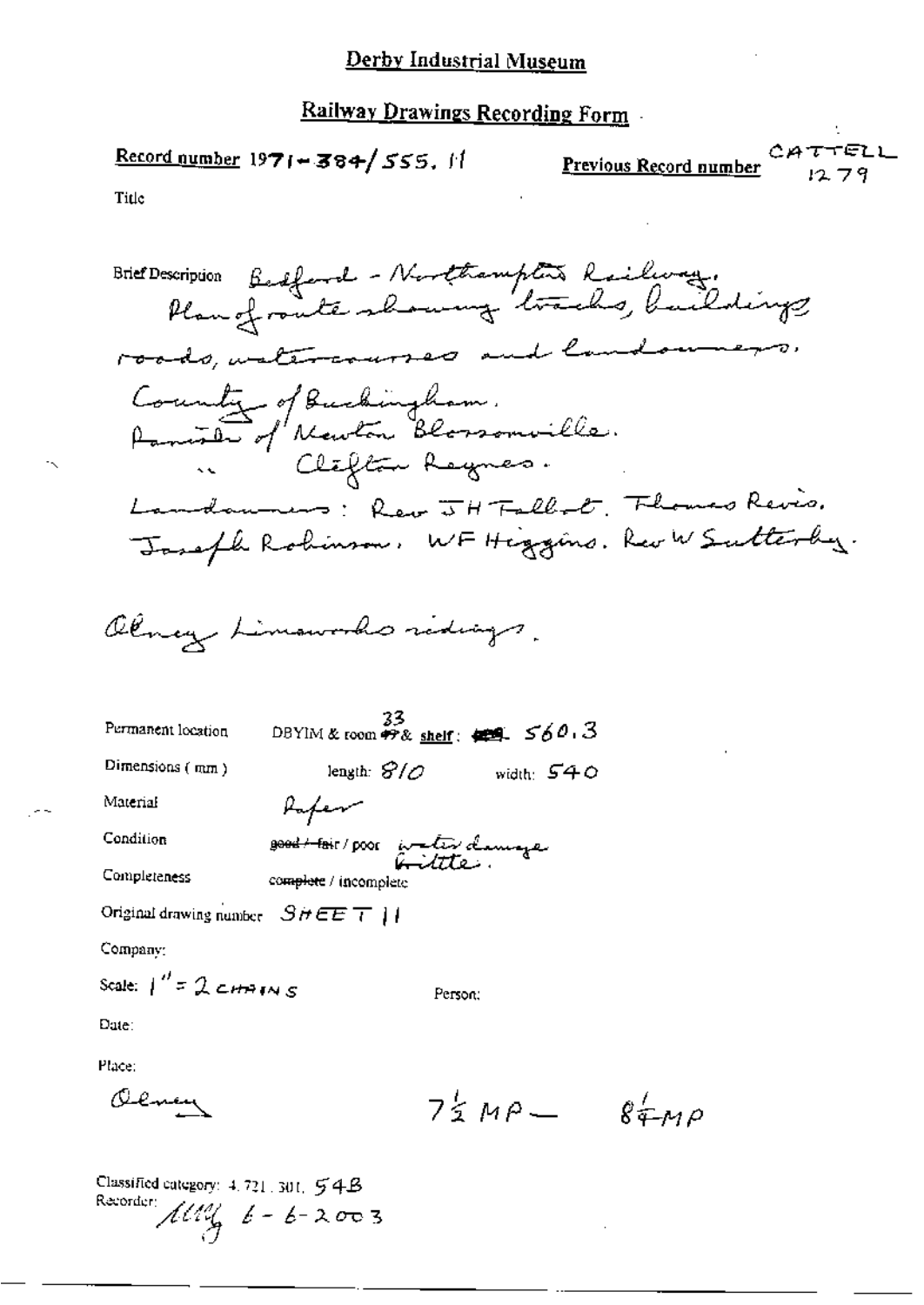$\frac{\text{Record number}}{1971 - 384}$  555. 12

CATTELL Previous Record number

Title

Brief Description Bestfand - Northampton Railway.<br>Plan of route showing tracks, buildings. roads, untercourses and landowners. County of Burkingham. Parent of the Olney. Landounes: Hon AC Lagge. GDEWigley. Toseph Robinson. Charles Tallat. JBKillingworth. Stralford on Aron, Towardter & Midland Turkin Rouleray. Olmey Station avea, Olmey Limeworks. Ruer Ouse 33<br>DBYIM & room 带& <u>shelf</u>: **@@@P** ~5~60.3 Permanent location Dimensions (nun) length:  $\mathcal{S}/\mathcal{O}$ width:  $540$ Material Rafem Condition 2000 Host / poor water clanings Completeness complete / incomplete Original drawing number  $SHEET$  | 2 Company: Scale:  $\int'' z \mathcal{L} + n \mu \leq s$ Person: Date: Place:  $84H^2$ Olney Station. 9 M P

Classified category:  $4.721$ , 301.  $54B$ Recorder:  $\hat{\mu}$  /  $\hat{b}$  -  $\hat{b}$  - 2003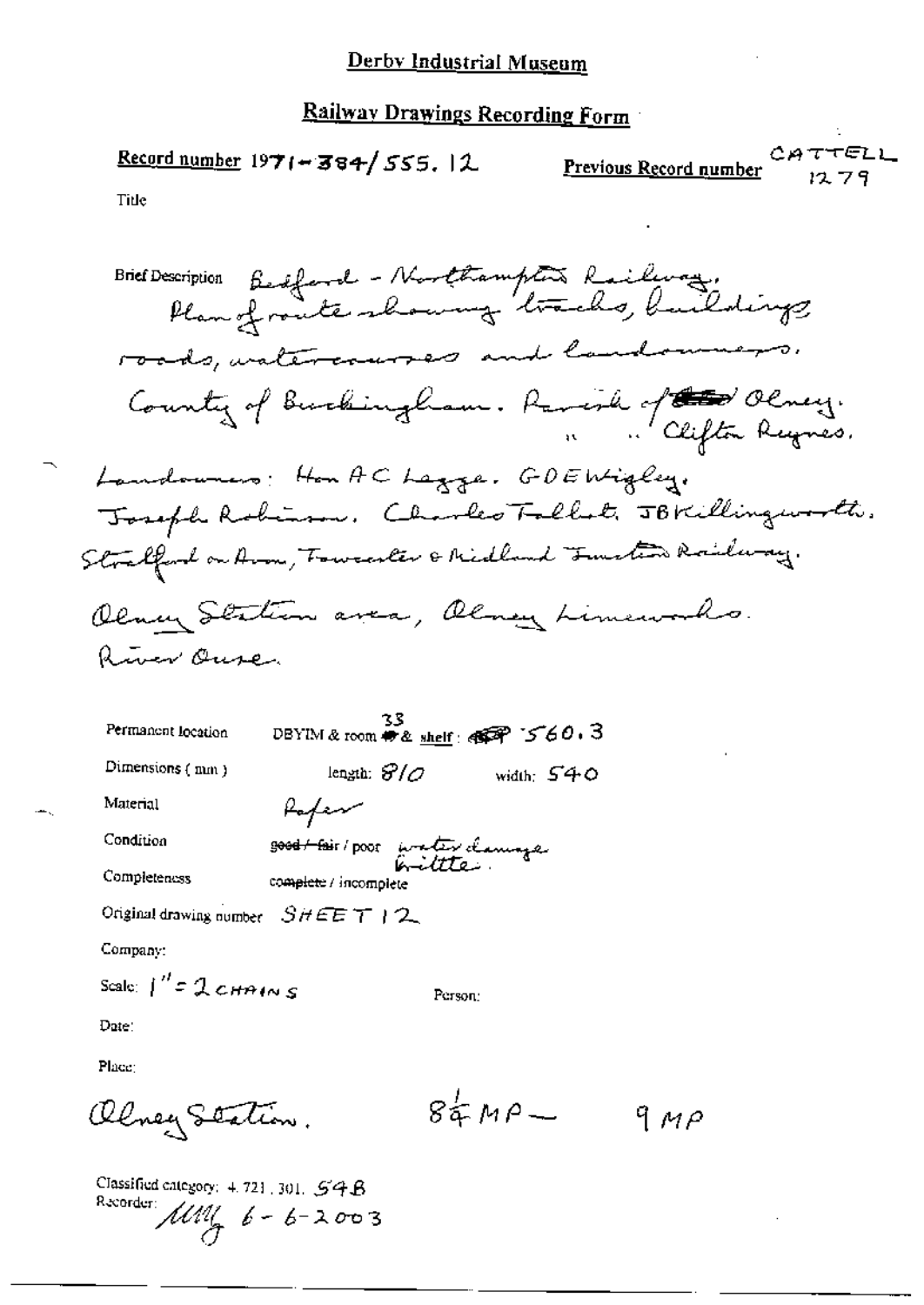Record number  $1971 - 384 / 555$ , 13

CATTELL Previous Record number  $1279$ 

Title

Brief Description Bedford - Northermptis Railway.<br>Plan of route showing tracks, buildings roads, watercourses and landowners. County of Burkingham. Rainh of Olney. Landamens: JBKillingworth. How ACLegge.

|                                     | 33                                          |         |              |      |
|-------------------------------------|---------------------------------------------|---------|--------------|------|
| Permanent location                  | DBYIM & room <i>中&amp; shelf</i> : 石字 560.3 |         |              |      |
| Dimensions $(mn)$                   | length: $\mathcal{G}/\mathcal{O}$           |         | width: $540$ |      |
| Material                            | Kafem                                       |         |              |      |
| Condition                           | 8000+ foir/poor water clamage               |         |              |      |
| Completeness                        | complete / incomplete                       |         |              |      |
| Original drawing number $SHEET$   3 |                                             |         |              |      |
| $Compaay$ :                         |                                             |         |              |      |
| Scale: $1'' = 2 cmMNS$              |                                             | Person: |              |      |
| Date:                               |                                             |         |              |      |
| Place:                              |                                             |         |              |      |
|                                     |                                             |         | 9 MP —       | 9440 |

Classified category:  $4.721.301 \leq 4B$ Recorder  $\mu u_{4}$  6 - 6 - 2003

alency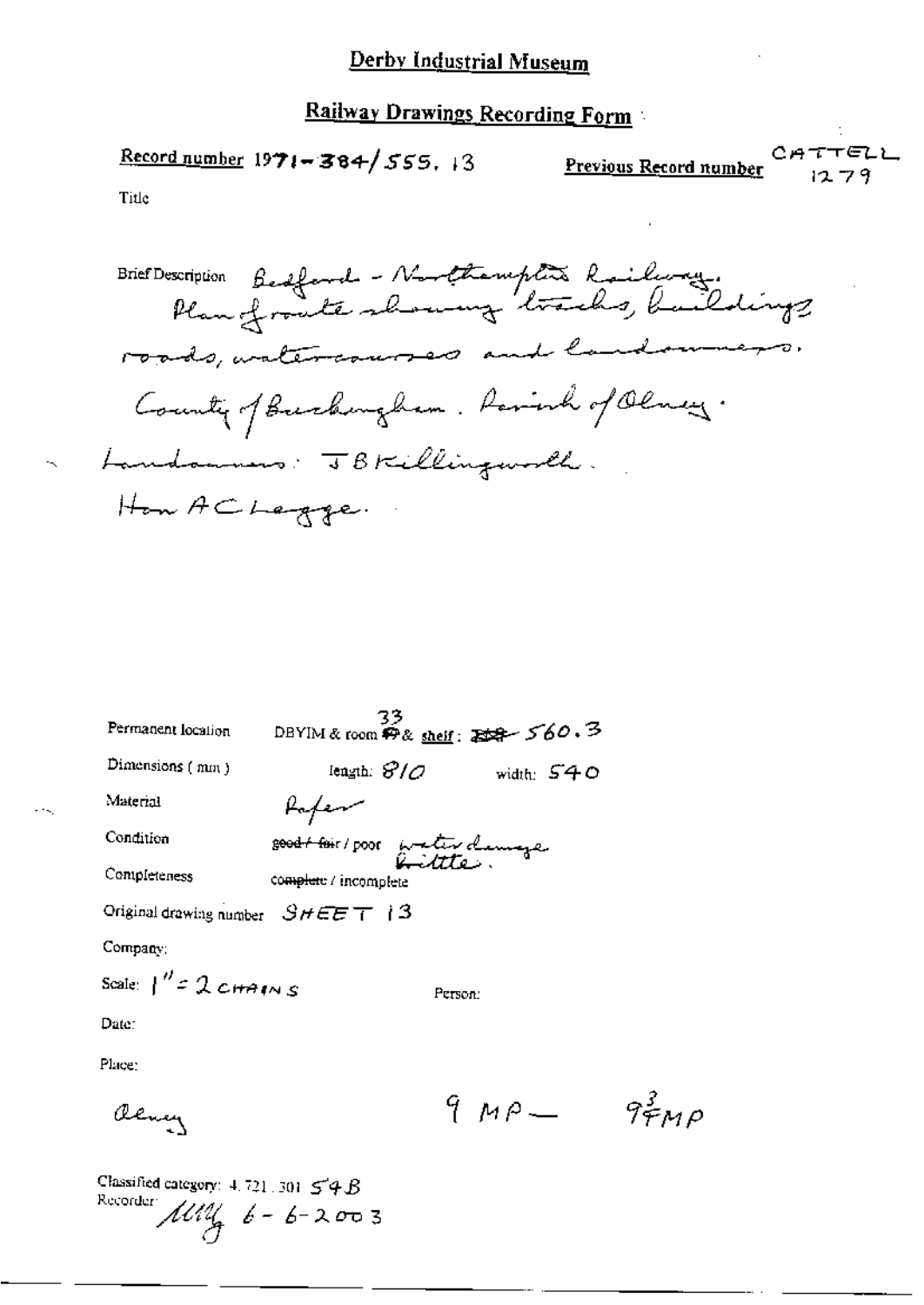$Record number 1971 - 384/258$ </u>

CATTELL Previous Record number  $1308$ 

Title

Olmey

**Brief Description** 

Sections at five locations of road from Dartmouth Road to Olaves Station. Trammany single line

| Permanent location                                                           | DBYIM & room $\stackrel{5}{\leftrightarrow}$ shelf: $\frac{1}{2}$ |                       |
|------------------------------------------------------------------------------|-------------------------------------------------------------------|-----------------------|
| Dimensions (mm)                                                              | length: $835$                                                     | width: $665$          |
| Material                                                                     | Paper on falvic                                                   |                       |
| Condition                                                                    | good / fair <del>/ poor =</del>                                   |                       |
| Completeness                                                                 | complete / incomplete                                             |                       |
| Original drawing number                                                      |                                                                   |                       |
| Company:                                                                     |                                                                   |                       |
| Scale: $1'' = 40$ FEET - PLAN<br>Date: $\frac{1''}{27} = 20$ FEET - SECTIONS |                                                                   | Person: $C \subset D$ |
|                                                                              |                                                                   |                       |

 $\sim$   $\sim$ 

Place:

aleneys

Classified category:  $4.721$ , 301,  $54.6$ Recorder lilly 9/11/2001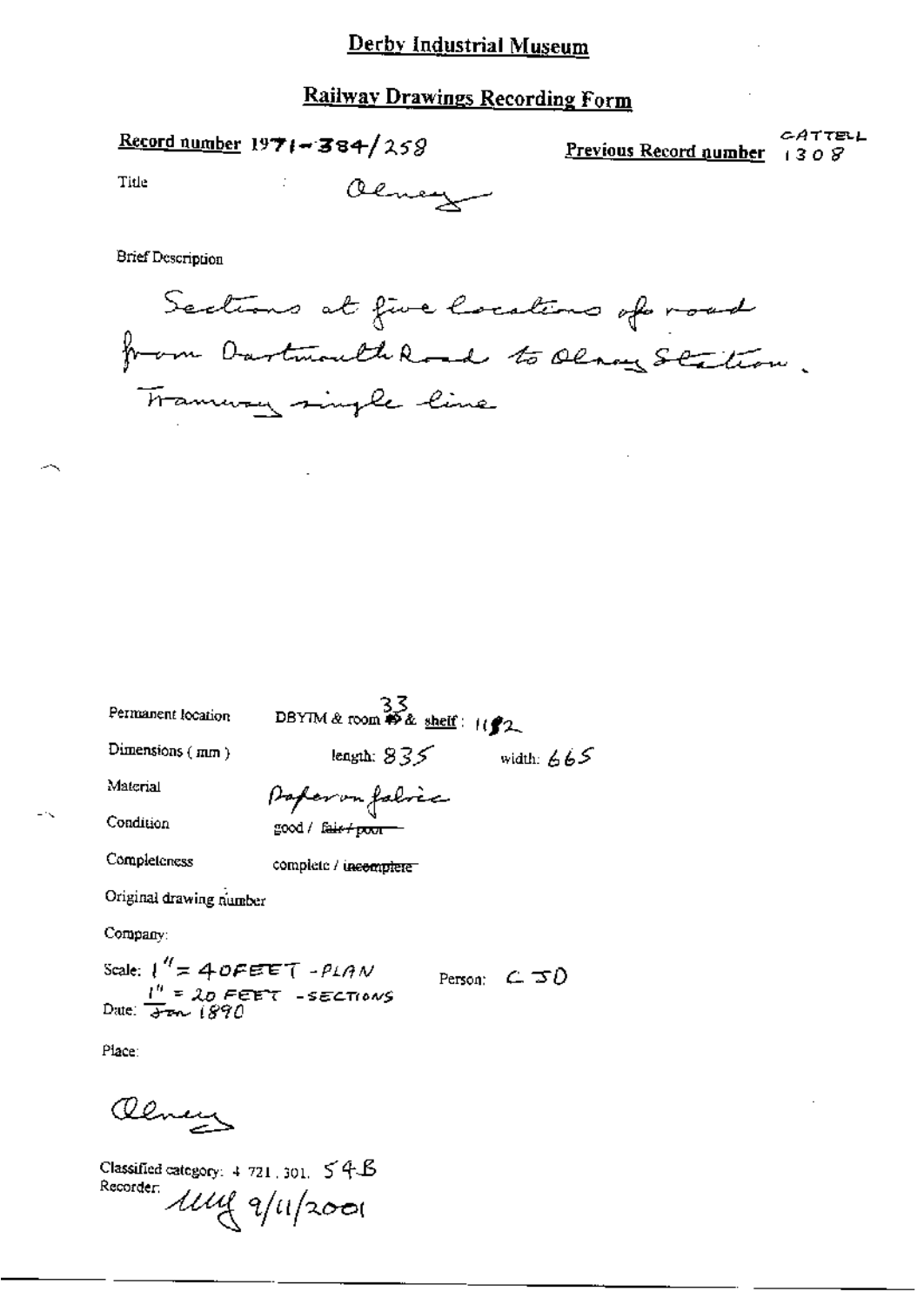CATTELL Record number 1971-384/555. (4 Previous Record number  $1279$ 

Title

Brief Description Bestford - Northampton Railway.<br>Plan of route showing tracks, buildings roads, valercauses and landowners. County of Buchingham. Favorile of Olney.<br>Western Underwood:

Landowners: How ACLegge. Sir NWG Throohundin Bart BSBrooker.

| Permanent location                   | 33                                      | DBYIM&room <i>再&amp; shelf: 妊</i> 母 560,3 |
|--------------------------------------|-----------------------------------------|-------------------------------------------|
| Dimensions $(mn)$                    | length: $\mathcal{S}/\mathcal{O}$       | width: $540$                              |
| Material                             | Rofer                                   |                                           |
| Condition                            | <del>sood to</del> ir poor water damage |                                           |
| Completeness                         | complete / incomplete                   |                                           |
| Original drawing number $SHEET$   4- |                                         |                                           |
| Company:                             |                                         |                                           |
| Scale: $\int_0^H = 2$ chains         |                                         | Person:                                   |
| Date:                                |                                         |                                           |

Place:

 $9^3$   $+$   $M$   $P$   $10^4$   $M$  $P$ 

Classified category: 4, 721, 301, 54B Recorder  $\text{MW}_{\mathbf{A}}$   $6 - 6 - 2003$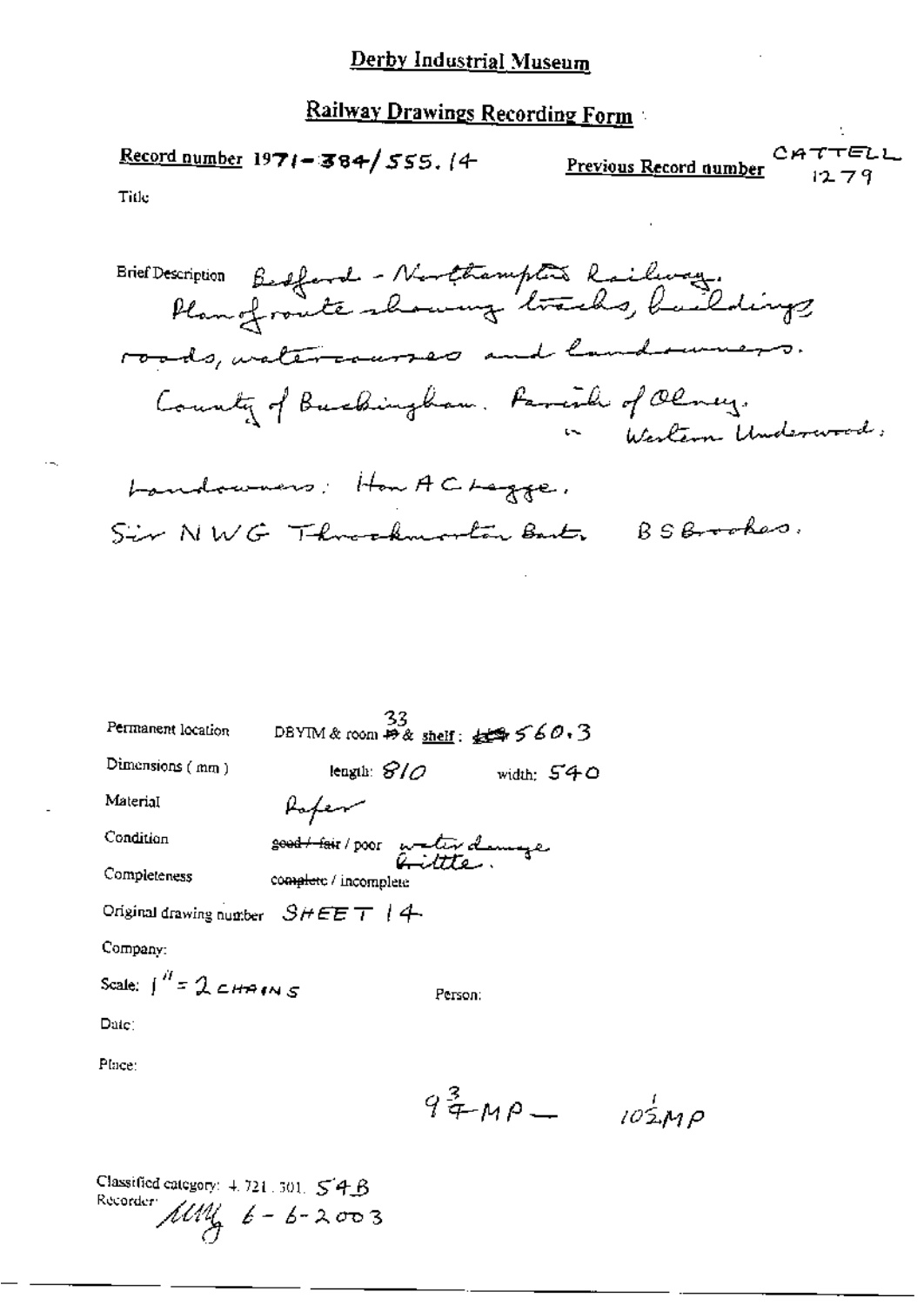Railway Drawings Recording Form

 $\frac{\text{Record number}}{1971 - 384}$  555.15

**CATTELL**<br>Previous Record number

Title

Brief Description Bedford - Northerupture Railway.<br>Plan of route showing tracks, buildings roads, watercourses and landowners. County of Buckingham, Parish of Wester Underwood. Landowners: Benyamin S Brookes. Sir NWG Florackmorton Bart.

| Permanent location                    | 33<br>DBYIM & room $45$ & shelf: $74$ $560.3$ |              |
|---------------------------------------|-----------------------------------------------|--------------|
| Dimensions $(mn)$                     | leagth: $\partial/\partial$                   | width: $540$ |
| Material                              | Kafem                                         |              |
| Condition                             | good their poor water demage                  |              |
| Completeness                          | complete / incomplete                         |              |
| Original drawing number $SHEET$ i $S$ |                                               |              |
| Company:                              |                                               |              |
| Scale: $\int_0^H = 2cH^2 \cos s$      | Person:                                       |              |
| Date:                                 |                                               |              |
| Place:                                |                                               |              |

 $10\frac{1}{2}MP - 11\frac{1}{4}MP$ 

Classified category:  $4.721$ ,  $301$ ,  $54$   $\beta$ Recorder  $\mathcal{M}^{eq}_{\mathcal{A}}$   $6 - 6 - 2003$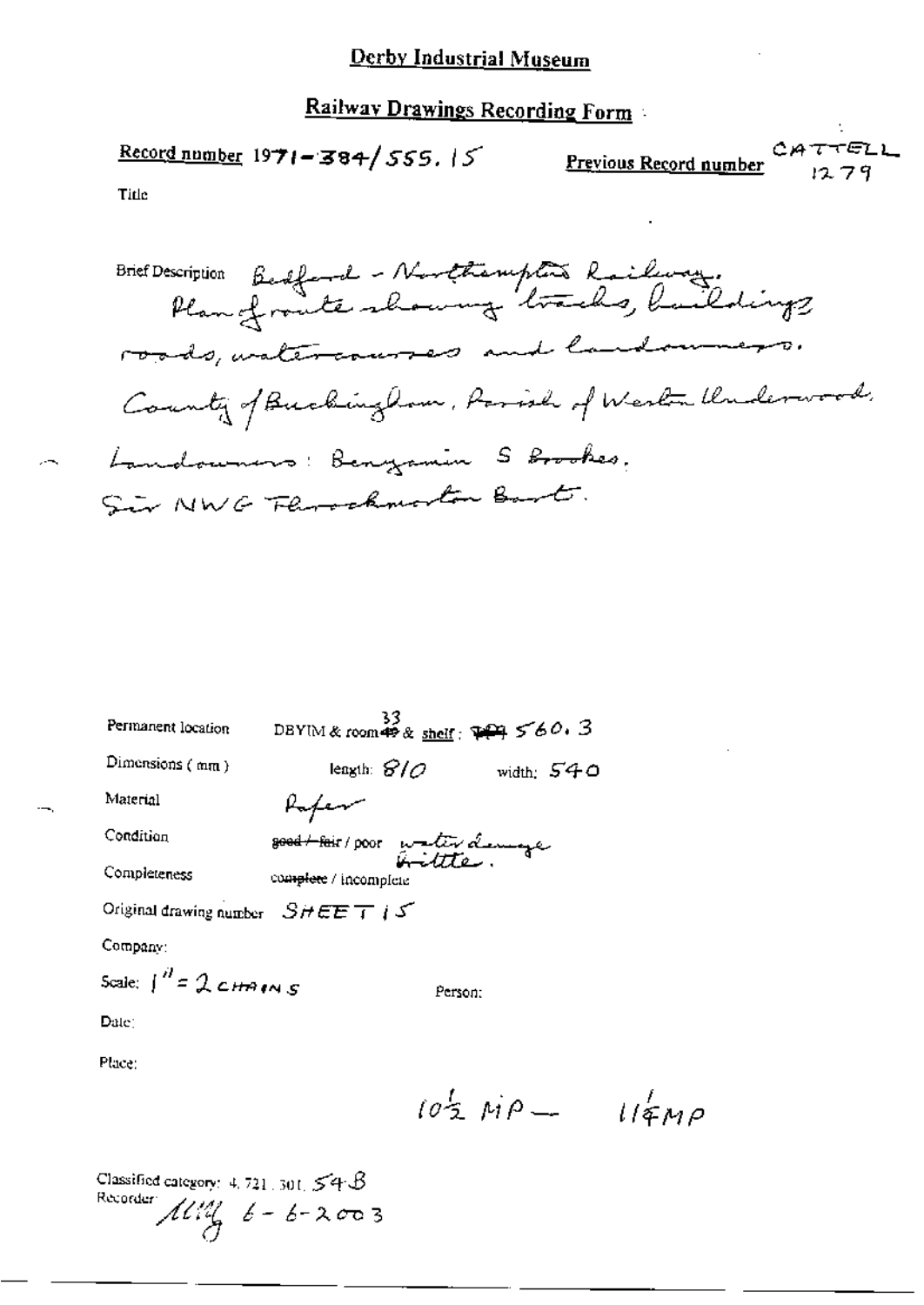$P$ revious Record number<br>Previous Record number

Tide

Brief Description Bedford - Northempton Railway.<br>Plan of route showing tracks, buildings roads, watercourses and landowners. County of Buchingham, Arrish of Western Underwood.<br>County of Northampton, Parish of Yardley Hastings. Landowners: Sir NWG Florockmorton Bart. Earl de Grey & Ripon. Earl Caudor.

| Permanent location                | $\frac{33}{28}$ DBYIM & room \$ & shelf: $\bigoplus$ 560.3 |              |
|-----------------------------------|------------------------------------------------------------|--------------|
| Dimensions (mm)                   | length: $\mathcal{G}/\mathcal{O}$                          | width: $540$ |
| Material                          | Hafer                                                      |              |
| Condition                         | <del>8000/hi</del> t/poot water damoge                     |              |
| Completeness                      | complete / incomplete                                      |              |
| Original drawing number $SHEETI6$ |                                                            |              |
| Company:                          |                                                            |              |
| Scale: $\int_0^b = 2c$ HAINS      |                                                            | Person:      |
| Date.                             |                                                            |              |
| Place:                            |                                                            |              |

 $114MP 12MP$ 

Classified category:  $4.721 \pm 301$ ,  $\leq 4.6$ Recorder:  $\mathcal{M}^{2/3}$   $6 - 6 - 2003$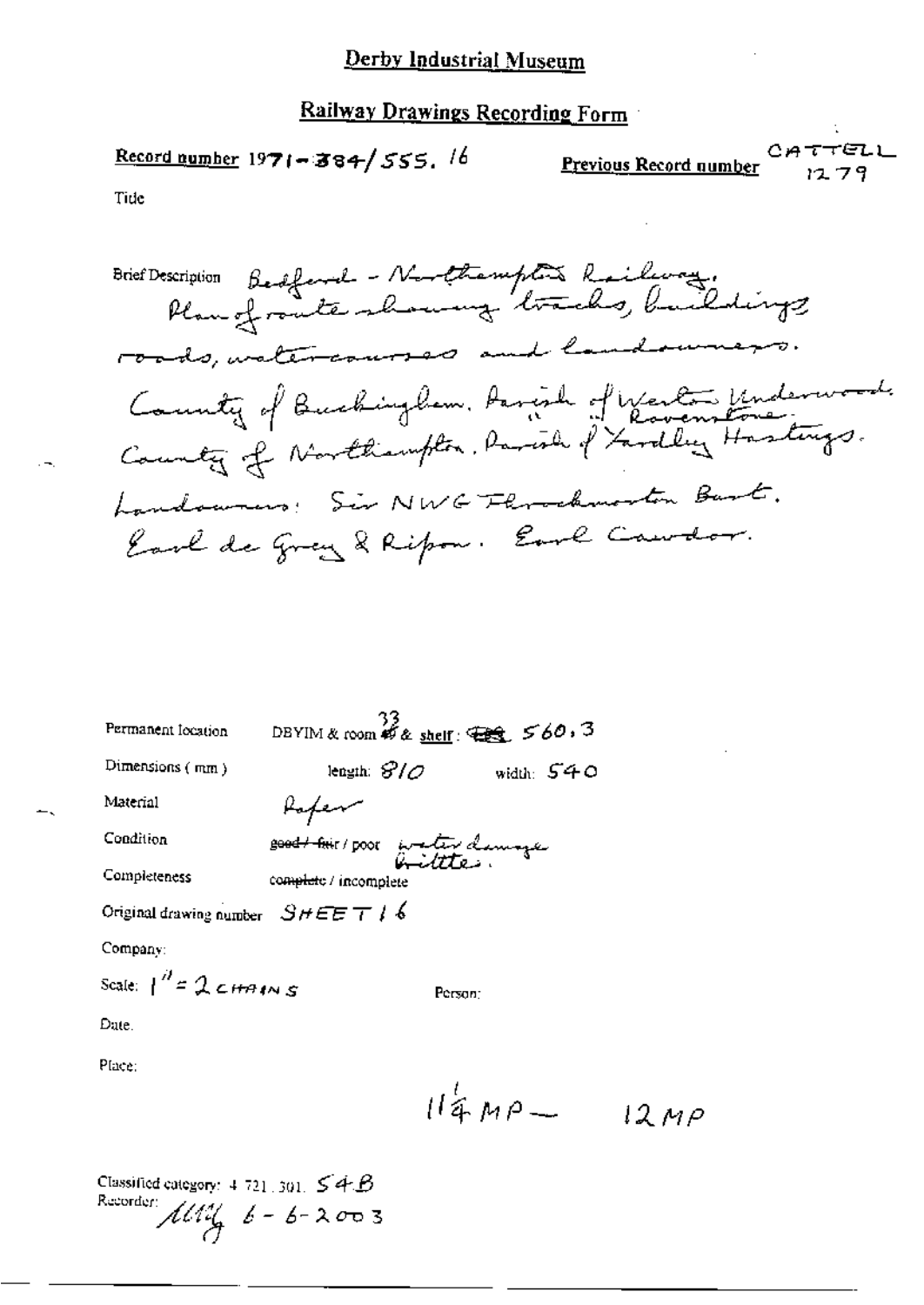Record number  $1971 - 384 / 555.77$ 

CATTELL Previous Record number  $1279$ 

Tiue

| Brief Description Bedford - Northampton Railway.<br>Plan of route showing tracks, buildings |
|---------------------------------------------------------------------------------------------|
| roads, watercourses and landowners.                                                         |
| County of Northampton.<br>County of Buckingham.                                             |
| Parent of Harton.<br>Havenhof Rovenstone.                                                   |
| Landounes: Earl Courtor.                                                                    |
| Rev Sir Henry John gunning. Richering Phipps.                                               |
| Tunction at Rouenstone Wood Jen SB for single                                               |
| line to Stratford on Arou.                                                                  |
|                                                                                             |

DBYIM & room # & shelf:  $#4$ -560.3 Permanent location Dimensions (mm) length:  $8/0$  width:  $540$ Material Refer Condition 2004 + Bir/poor water dannage Completeness complete / incomplete Original drawing number  $S H E E T + 7$ 

Company:

Ш.

Scale:  $\int_0^H = 2 \cosh \theta$ 

Date:

Place.

- Composo <del>Orch I. C</del>.<br>Ravenstone Wood Junton.  $12 M\rho = 12\frac{3}{7}MP$ 

Person:

Classified category:  $4.721$ ,  $301$ ,  $54B$ Recorder:  $114$   $6 - 6 - 2003$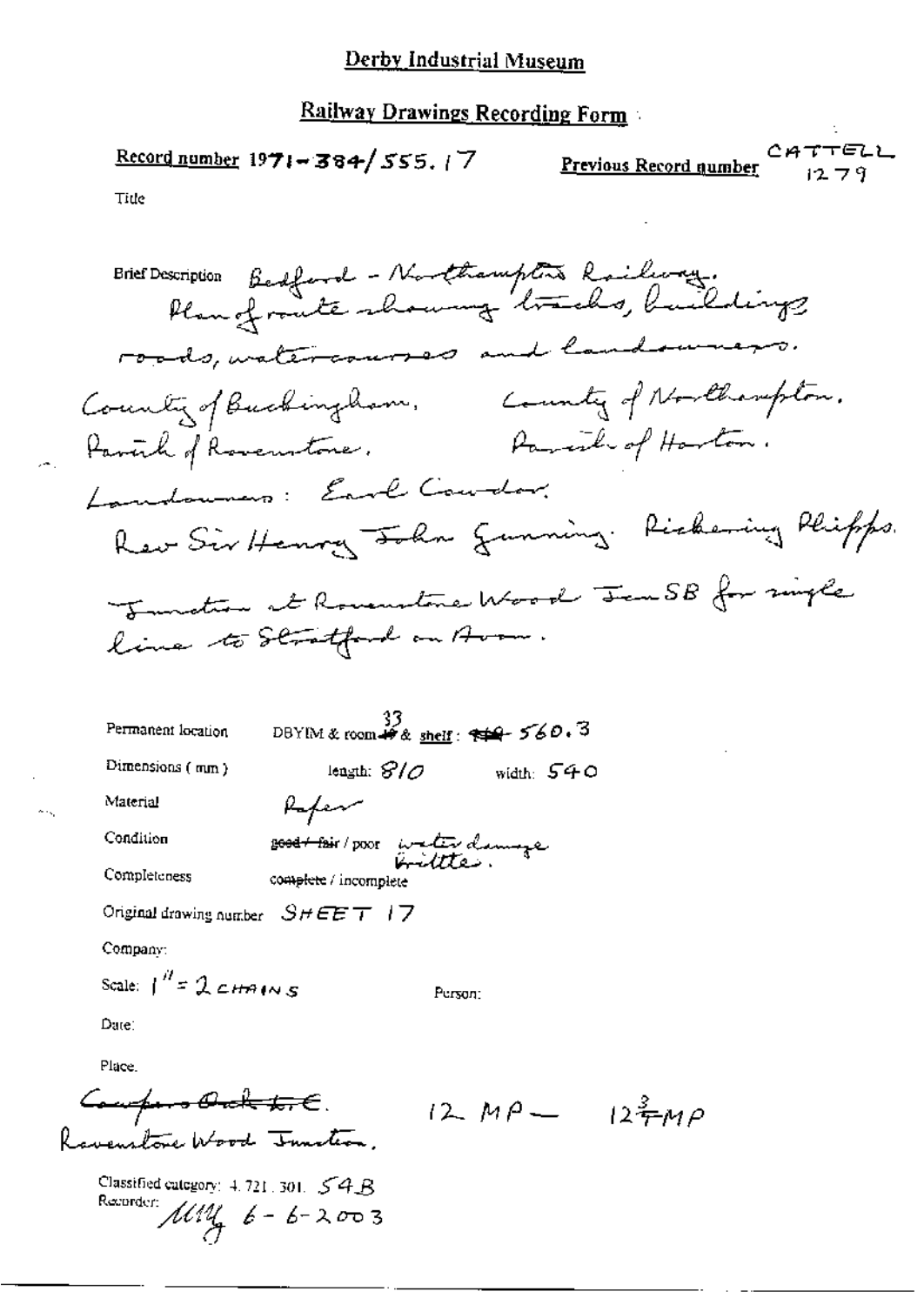$\frac{\text{Record number}}{3971 - 384}$  555.18

Previous Record number  $1279$ 

TELL

Title

Brief Description Bedford - Northampton Railway, roads, valercauses and landowners. Country of Northampton. Parish of Hoston. Landewners Rew Sir Henry John GunningBart.

DBYIM & room  $\stackrel{37}{\bullet\bullet\bullet\bullet}$  shelf:  $\stackrel{44}{\bullet\bullet\bullet}$  560.3 Permanent location Dimensions (mm) length:  $\mathcal{C}/\mathcal{O}$  width:  $\mathcal{S}40$ Material Rafen 30001 Fair / poor water design Condition Completeness complete / incomplete Original drawing number  $SHEET$  /  $S$ Company: Scale:  $\int'' z \mathcal{L} t \pi A t \wedge s$ Person: Date: Place:  $X$ ardley Harlings L.C.  $12\frac{3}{4}MP - 13\frac{1}{2}MP$ 

Classified category:  $4.721$ , 301,  $54.5$ Recorder  $\mu$ <br> $\mu$   $\ell$  -  $\ell$  - 2003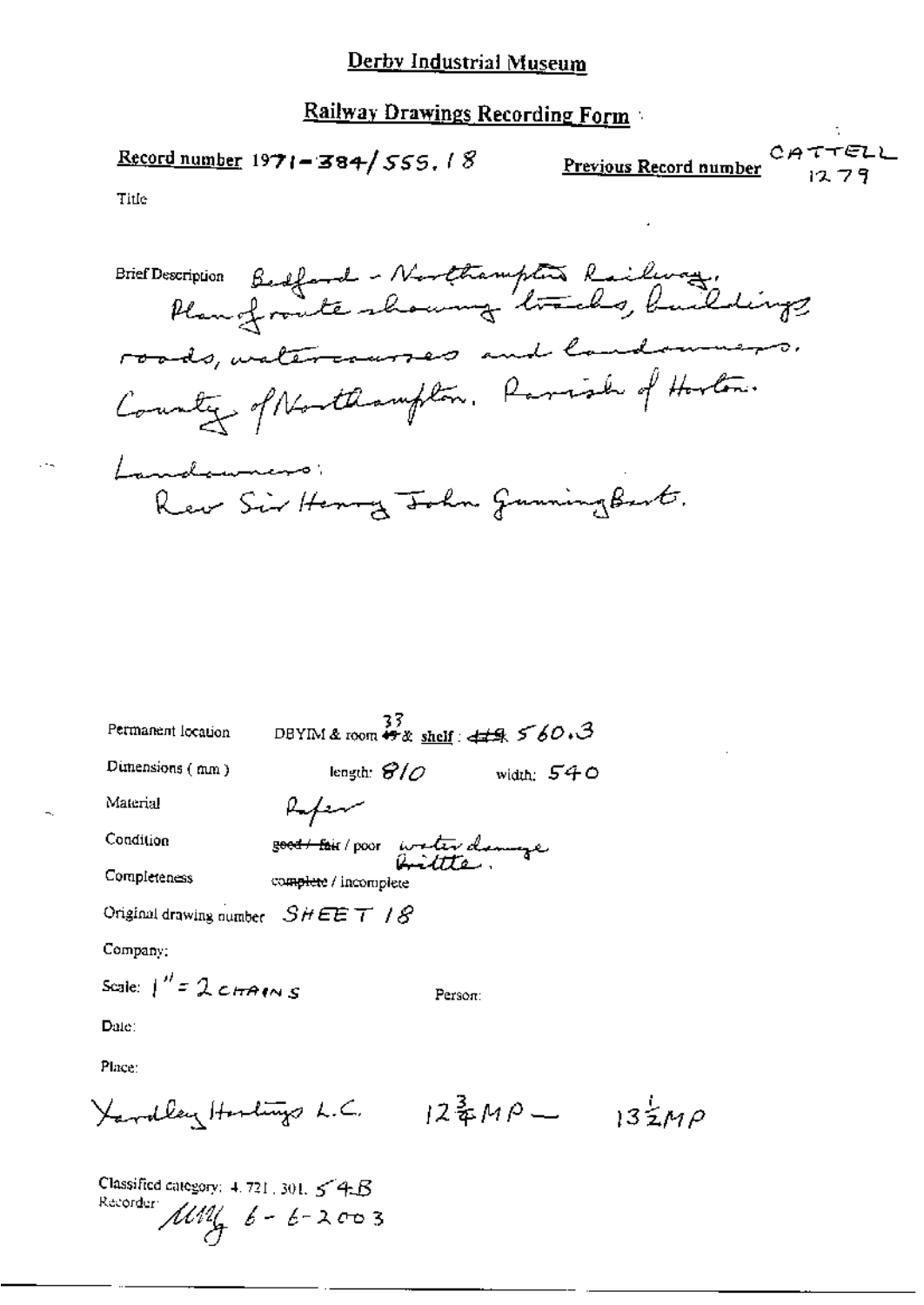Railway Drawings Recording Form

Record number 1971-384/555.19

Previous Record number

τπ@LL ся 1279

÷.

Tide

 $\sim$   $\sim$ 

 $\sim$   $\sim$ 

| Brief Description Bedfand - Northampton Railway.<br>Plan of route showing tracks, buildings |
|---------------------------------------------------------------------------------------------|
| roads, watercourses and landsweezs.                                                         |
| County of Northernplow. Parish of Hoston.                                                   |
| Landouners: Rev Sir Henry John Gummy.                                                       |
| Station area & S.B.                                                                         |

| Permanent location                  | 33<br>DBYIM & room $\Rightarrow$ & shelf: $\neq$ $\uparrow$ $\leq$ 60.3 |         |            |
|-------------------------------------|-------------------------------------------------------------------------|---------|------------|
| Dimensions (mm)                     | lengih: $\mathscr{G}/\mathscr{O}$                                       |         | width: 540 |
| Materia1                            | Rafen                                                                   |         |            |
| Condition                           | 2004 this poor water damage                                             |         |            |
| Completeness                        | complete / incomplete                                                   |         |            |
| Original drawing number $SHEET$ (9) |                                                                         |         |            |
| Company:                            |                                                                         |         |            |
| Scale: $1'' = 2c$ HAINS             |                                                                         | Person: |            |

Date:

Place:

$$
\beta_{\text{c}^{2}}
$$
  $13\frac{1}{2}MP - 19\frac{1}{4}MP$   
Setation

Classified category: 4.721, 301, 54 B<br>Recorder  $\mu$ MU<sub>G</sub>  $6 - 6 - 2003$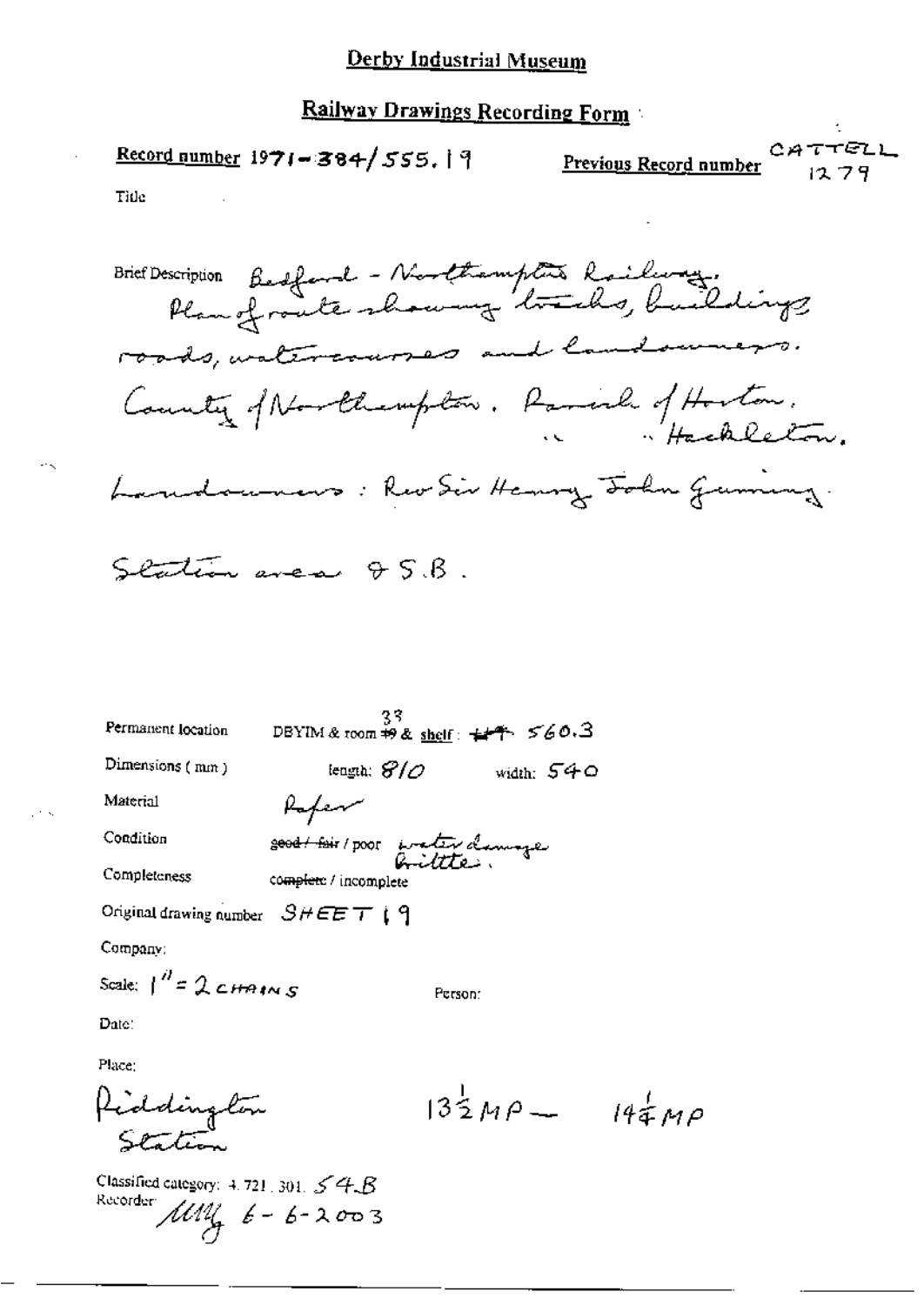## **Railway Drawings Recording Form**

CATTELL  $Record number 1971 - 384 / 555. 20$ Previous Record number 1279 Title

Brief Description Bedford - Northampton Railway.<br>Rangfrante-showing tracks, buildings County of Northampton, Parish of Hackleton. Little Houghton, Landowners: Sir HJ Junning Bart. Land Overstone. William Smyth.

08YIM & room # 2 shelf:  $477.560.3$ Permanent location Dimensions  $(mm)$ length:  $\mathcal{G}/\mathcal{O}$ width: 540 Material Refer Condition oved their poor water damage Completeness complete / incomplete Original drawing number  $S$  /  $E E T 20$ Company: Scale:  $1''$  =  $2$  chains Person: Date: Place:

Hachlelem Nene 
$$
144MP - 15MP
$$

Classified category: 4, 721, 301,  $5^{\prime}$  +  $\beta$ Recorder  $\text{MW}$   $6 - 6 - 2003$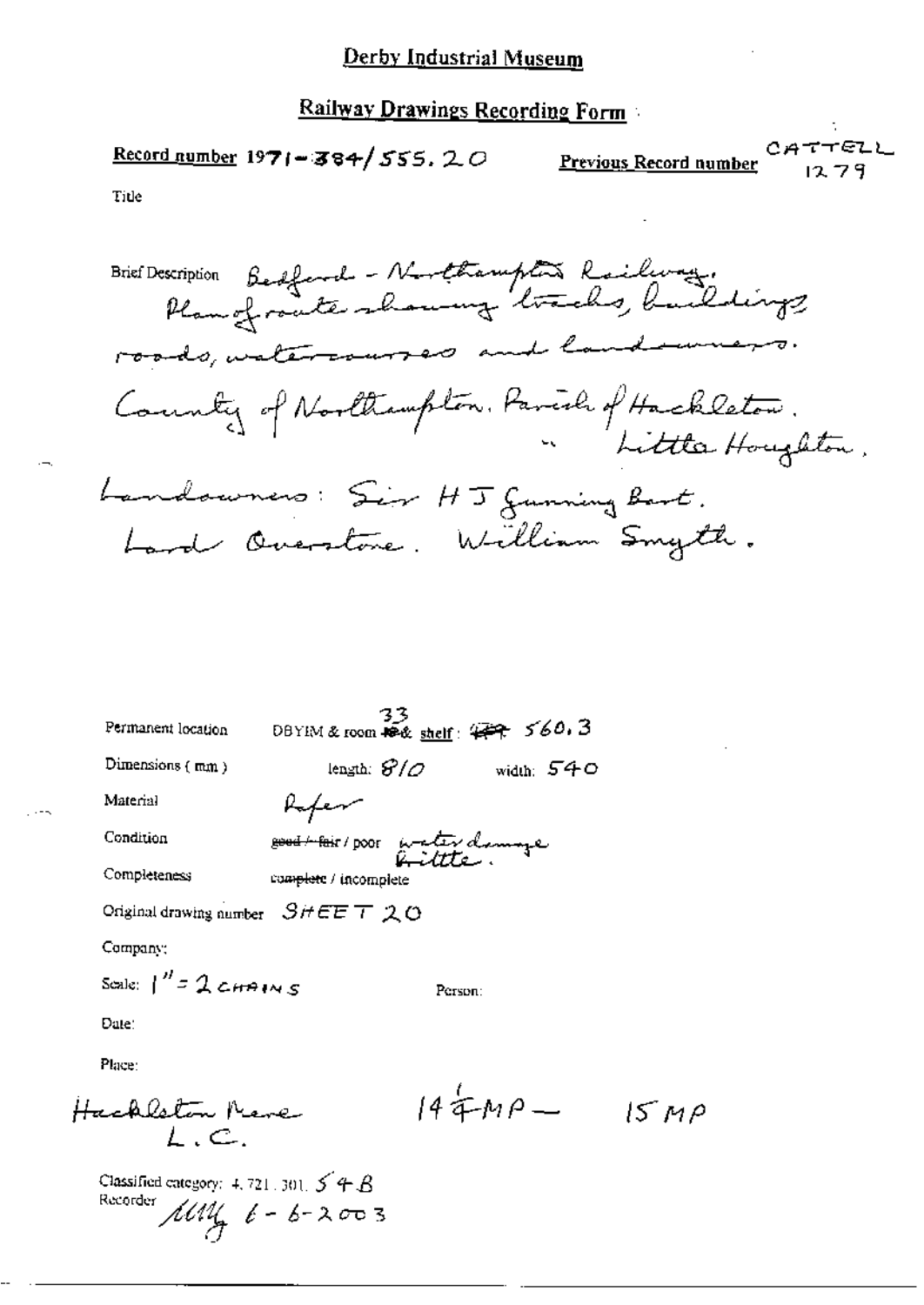Record number 1971-384/555.21

CATTELL Previous Record number  $1279$ 

Title

Brief Description Bedford - Northempters Railway.<br>Plan of route showing tracks, buildings roads, watercourses and landowners. County of Northampton. Parish of Little Houghton. Landowners: William Snyth.

| Permanent location                                    | 33<br>DBYIM & room $R_{\&}$ shelf $H_4$ $560.3$       |              |
|-------------------------------------------------------|-------------------------------------------------------|--------------|
| Dimensions (mm)                                       | length: $\mathcal{B}/\mathcal{O}$                     | width: $540$ |
| Material                                              | Refere                                                |              |
| Condition                                             | 2000 - 2001 poor water demography<br>Contract and the |              |
| Completeness                                          | complete / incomplete                                 |              |
| Original drawing number $\left  S \# E E \right  T 1$ |                                                       |              |
| Company:                                              |                                                       |              |
| Scale: $1'' = 2 \, \text{cmains}$                     | Person:                                               |              |
| Date:                                                 |                                                       |              |
| Place:                                                |                                                       |              |

 $15MP - 15M^2$ 

Classified category:  $4.721.301.54B$ Recorder  $\mu$   $\mu$   $\phi$  -  $\phi$  - 2003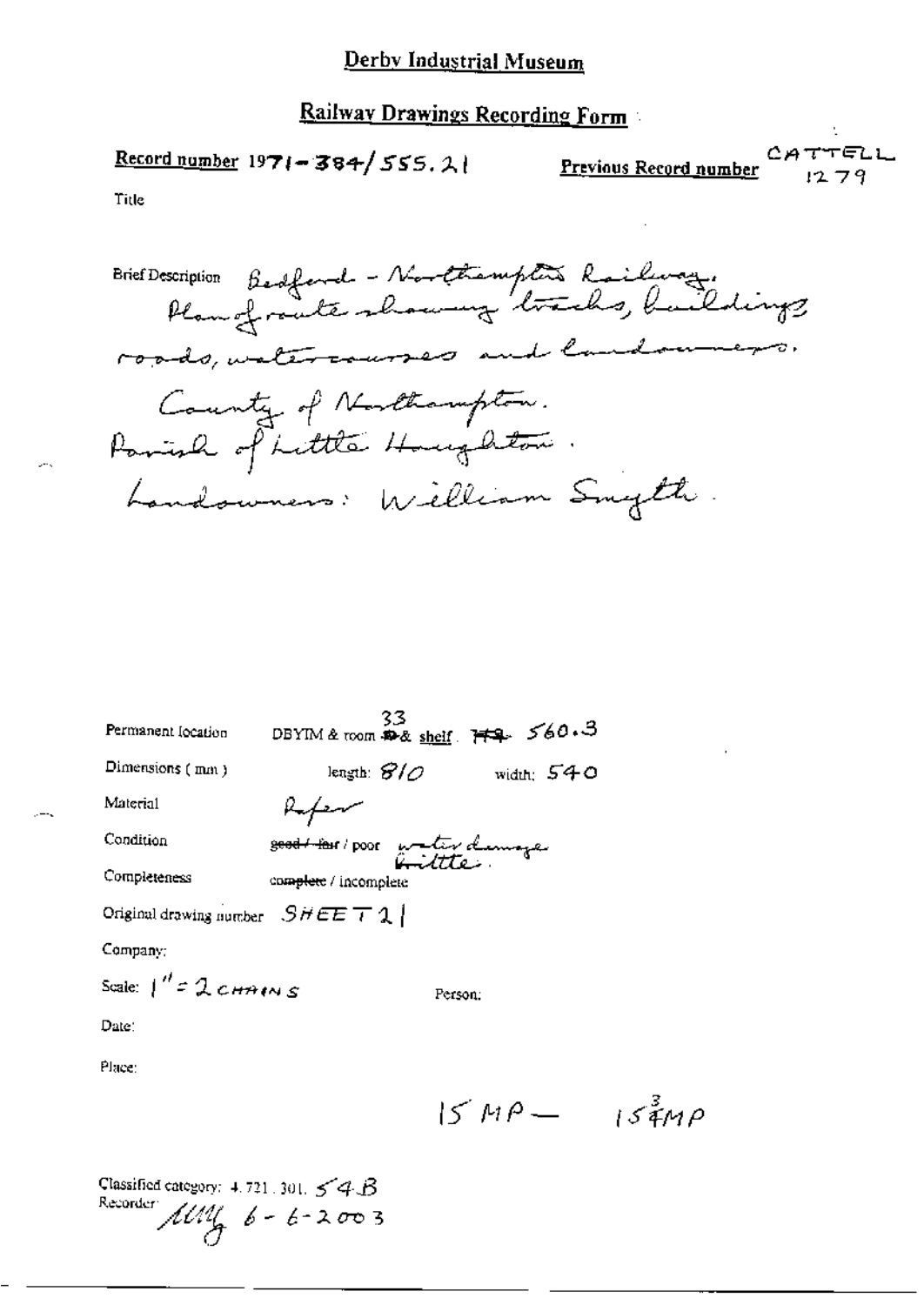Record number 1971-384/555, 22

CATTELL **Previous Record number** 

 $1279$ 

Tide

Brief Description Bedford - Northemptis Railway.<br>Plan of route showing tracks, buildings roads, insternances and landowners. County of Northampton, Perich of Lettle Houghton. Landonners: William Smyth.  $T + Antell.$ 

| Permanent location                 | 33<br>DBYIM & room $\overline{A}$ & shelf: $+1$ <sup>q</sup> $560.3$ |              |
|------------------------------------|----------------------------------------------------------------------|--------------|
| Dimensions (mm)                    | length: $\mathcal{G}/\mathcal{O}$                                    | width: $540$ |
| Material                           | Kafem                                                                |              |
| Condition                          | 2004 - Coir / pour water demige                                      |              |
| Completeness                       | complete / incomplete                                                |              |
| Original drawing number $SHEET$ 22 |                                                                      |              |
| Company:                           |                                                                      |              |
| Scale: $1'' = 2 cm1 m s$           |                                                                      | Person:      |
| Date:                              |                                                                      |              |
|                                    |                                                                      |              |

Place:

 $15\frac{3}{4}MP - 162MP$ 

Classified category:  $4.721.301.54B$ Recorder  $\hat{M}$   $\hat{M}$   $\hat{t}$  - 6-2003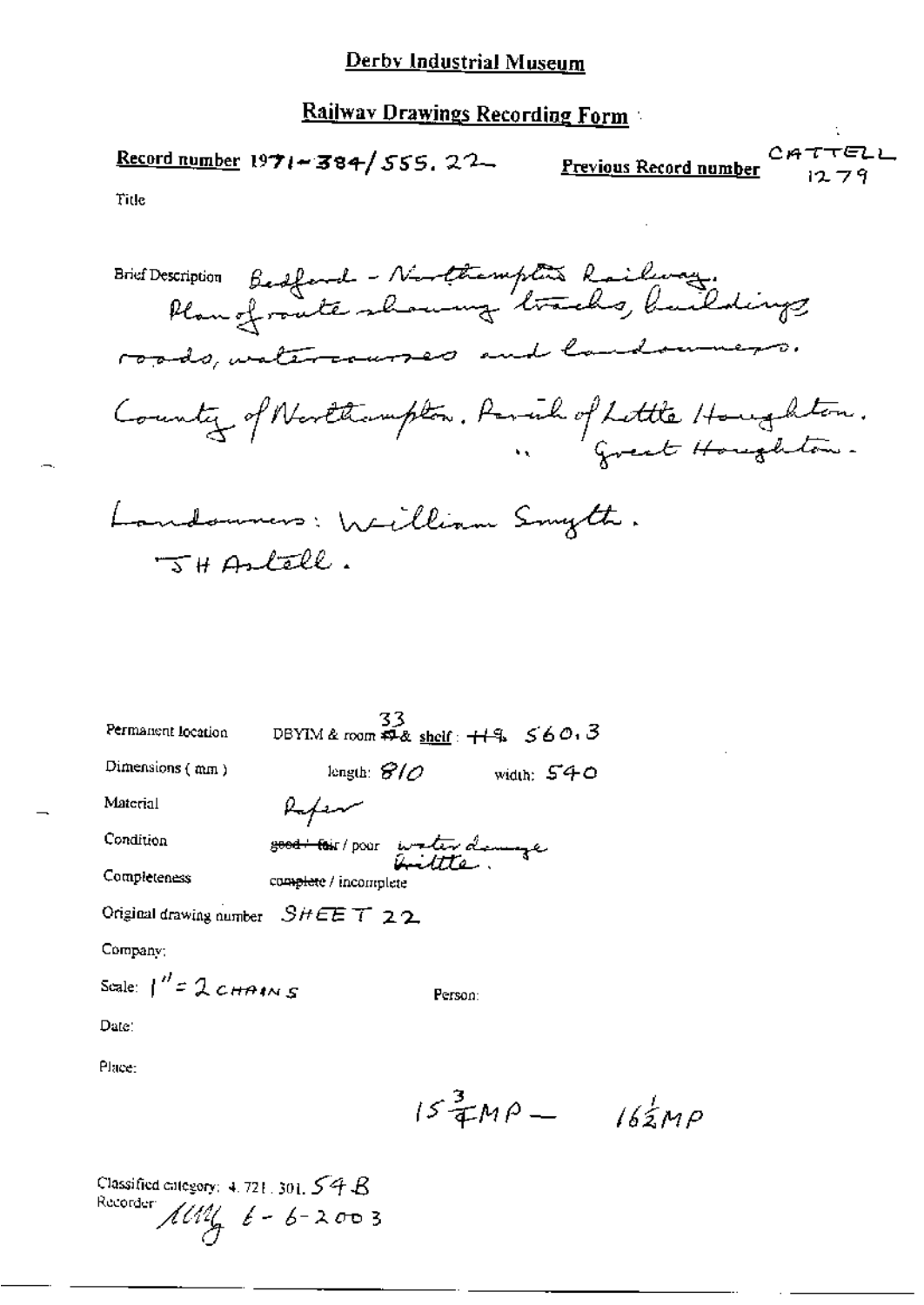CATTELL Record number  $1971 - 384 / 555.23$ Previous Record number 1279

Title

Brief Description Bedford - Northemptis Railway.<br>Plan of route slowing tracks, buildings roads, watercauses and landowners. County of Northampton.<br>Parish of great Houghton. Landowners: JHAstell. Lord Overstone. Themas Marriott

| Permanent location                            |                                   | $33$<br>DBYIM&room 45& <u>shelf</u> : 449, 560.3 |
|-----------------------------------------------|-----------------------------------|--------------------------------------------------|
| Dimensions $(mn)$                             | lengih: $\mathscr{G}/\mathscr{O}$ | width: $540$                                     |
| Material                                      | Rafen                             |                                                  |
| Condition                                     | 2004 tam poor waterdenings        |                                                  |
| Completeness                                  | complete / incomplete             |                                                  |
| Original drawing number $\mathcal{S}HEE$ T 23 |                                   |                                                  |
| Company:                                      |                                   |                                                  |
| Scale: $\int_0^H = 2cH^2 \sin s$              |                                   | Person:                                          |

Dute.

Place:

 $162MP - 17MP$ 

Classified category:  $4.721 \cdot 301$ ,  $54.8$ Recorder:  $\mu$   $\mu$   $\mu$   $\beta$  -  $\beta$  -  $\lambda$   $\sigma$   $\sigma$  3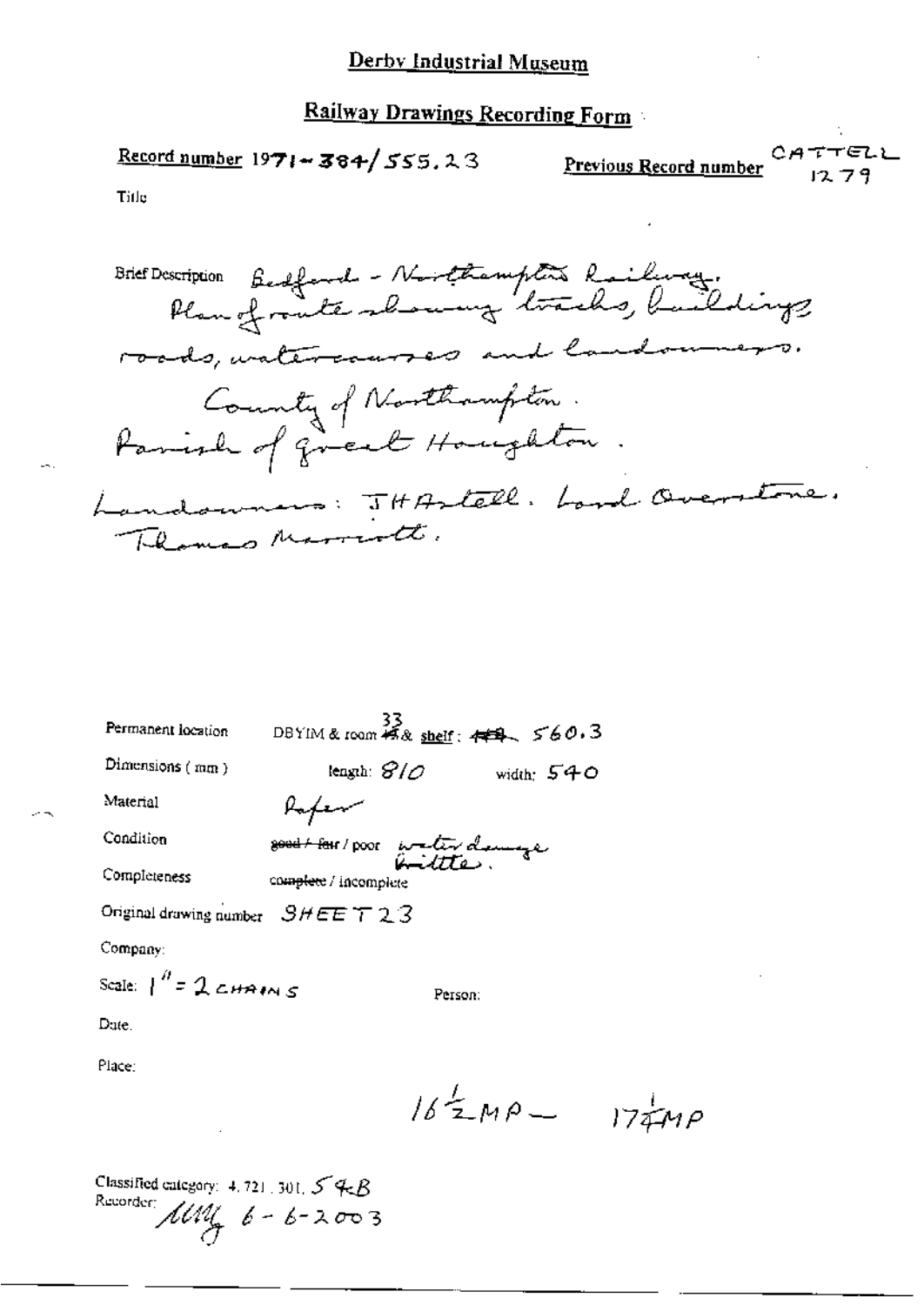**Previous Record number** CATTELL  $\frac{\text{Record number}}{1971 - 384}$  555.2<sup>4-</sup>

Title

Brief Description Bedford - Northampton Railway.<br>Plan of route showing tracks, buildings roads, watercourses and landowners. County of Northampton. Parish of great Houghton.<br>"Hardingstones. Landowners: GBlencoure, Rev John Sedgarick. JHAREEL. Rev William Godfrey. Lieut Gend Everand William Bouverie.

| Permanent location                  | 33<br>DBYIM&room 第& shelf: 日本、560.3 |              |
|-------------------------------------|-------------------------------------|--------------|
| Dimensions (mm)                     | length: $\mathcal{C}/\mathcal{O}$   | width: $540$ |
| Material                            | Rafen                               |              |
| Condition                           | good toir poor water damage         |              |
| Completeness                        | complete / incomplete               |              |
| Original drawing number $SHEET24$ - |                                     |              |
| Company:                            |                                     |              |

Date:

Place:

Great Heugaltim 
$$
174-MP-18MP
$$

Person:

Classified category: 4, 721, 301, 54B Recorder:  $\pi$  6 - 6 - 2003

Scale:  $\int_0^{\mathcal{U}} z^2 \mathcal{L} t A \mathcal{L} t A$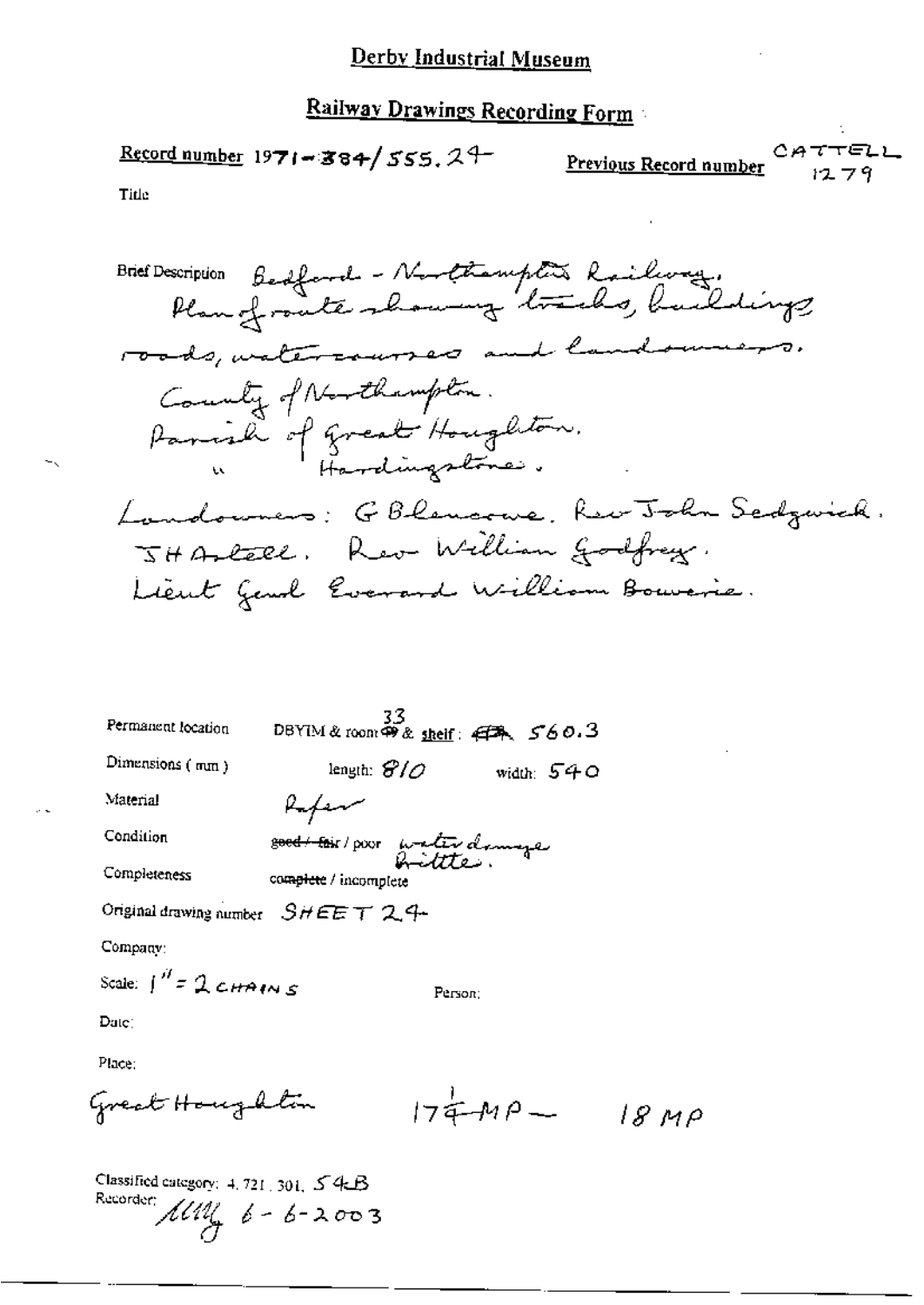Record number  $1971 - 384 / 555.25$ 

**Previous Record number** CATTELL

Title

Brief Description Bedford - Northampton Railway, roads, watercourses and landowners. Country of Northampton. Parish of Hardingstone. Landoumers: Lieut Gend Everent William Bouverie. Route crosses over LNWR Wellingbrough -Northampton raute.

| Permanent location                     | $33$<br>DBYIM & room # & shelf: $\leftarrow$ 4 560.3 |         |              |
|----------------------------------------|------------------------------------------------------|---------|--------------|
| Dimensions $(mm)$                      | tengih: $\mathcal{S}/\mathcal{O}$                    |         | width: $540$ |
| Material                               | Rafen                                                |         |              |
| Condition                              | 2000 fair poor water clanings                        |         |              |
| Completeness                           | complete / incomplete                                |         |              |
| Original drawing number $SHEET \neq S$ |                                                      |         |              |
| Company:                               |                                                      |         |              |
| Scale: $1^{n}$ = 2 cHAINS              |                                                      | Person: |              |
| Date:                                  |                                                      |         |              |

Place:

 $18MP - 184MP$ 

Classified category:  $4.721.30154B$ Recorder:  $\mu m_4$   $6 - 6 - 2003$